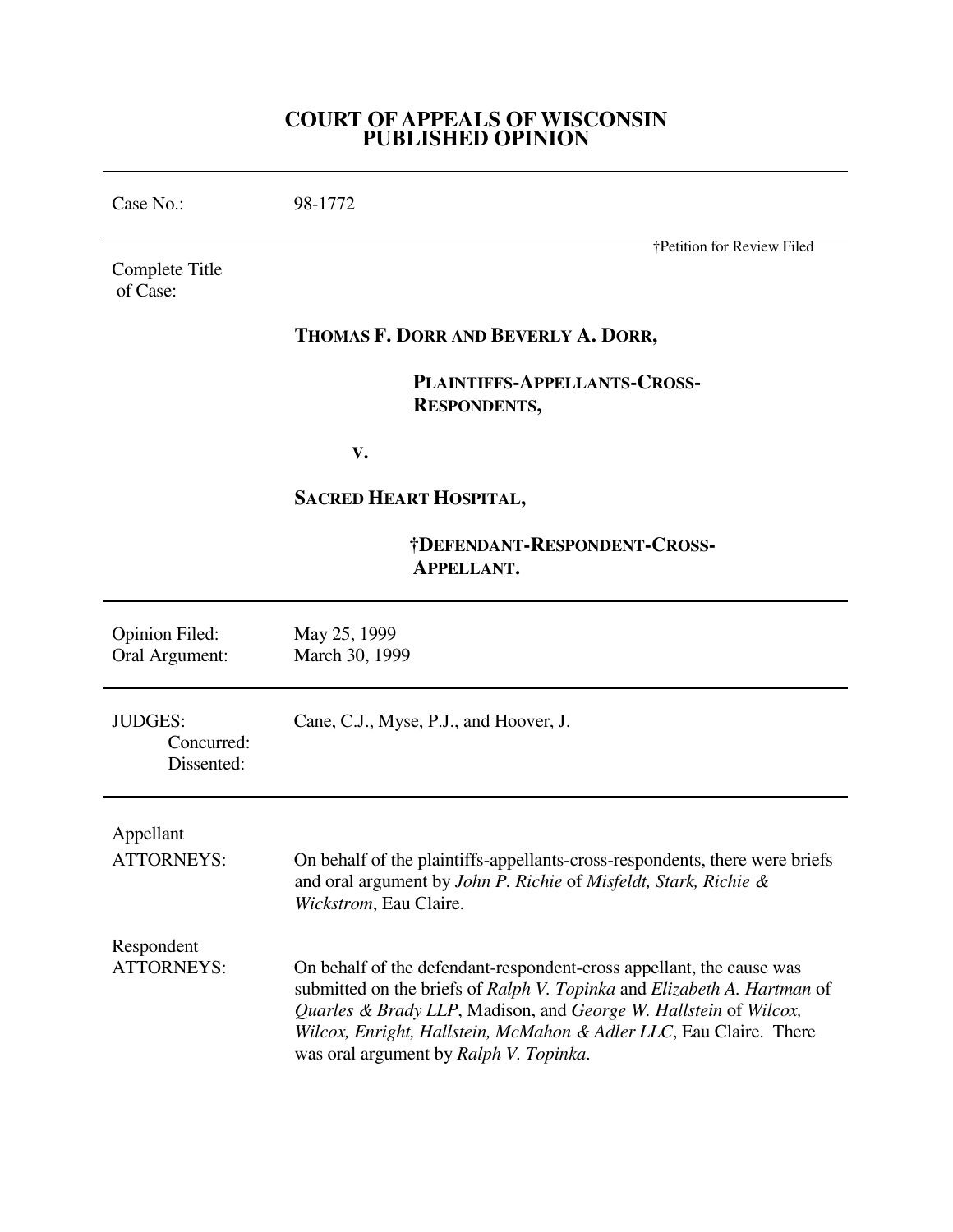A non-party brief was filed by *Timothy A. Hartin* of Madison, for Wisconsin Health and Hospital Association, Inc.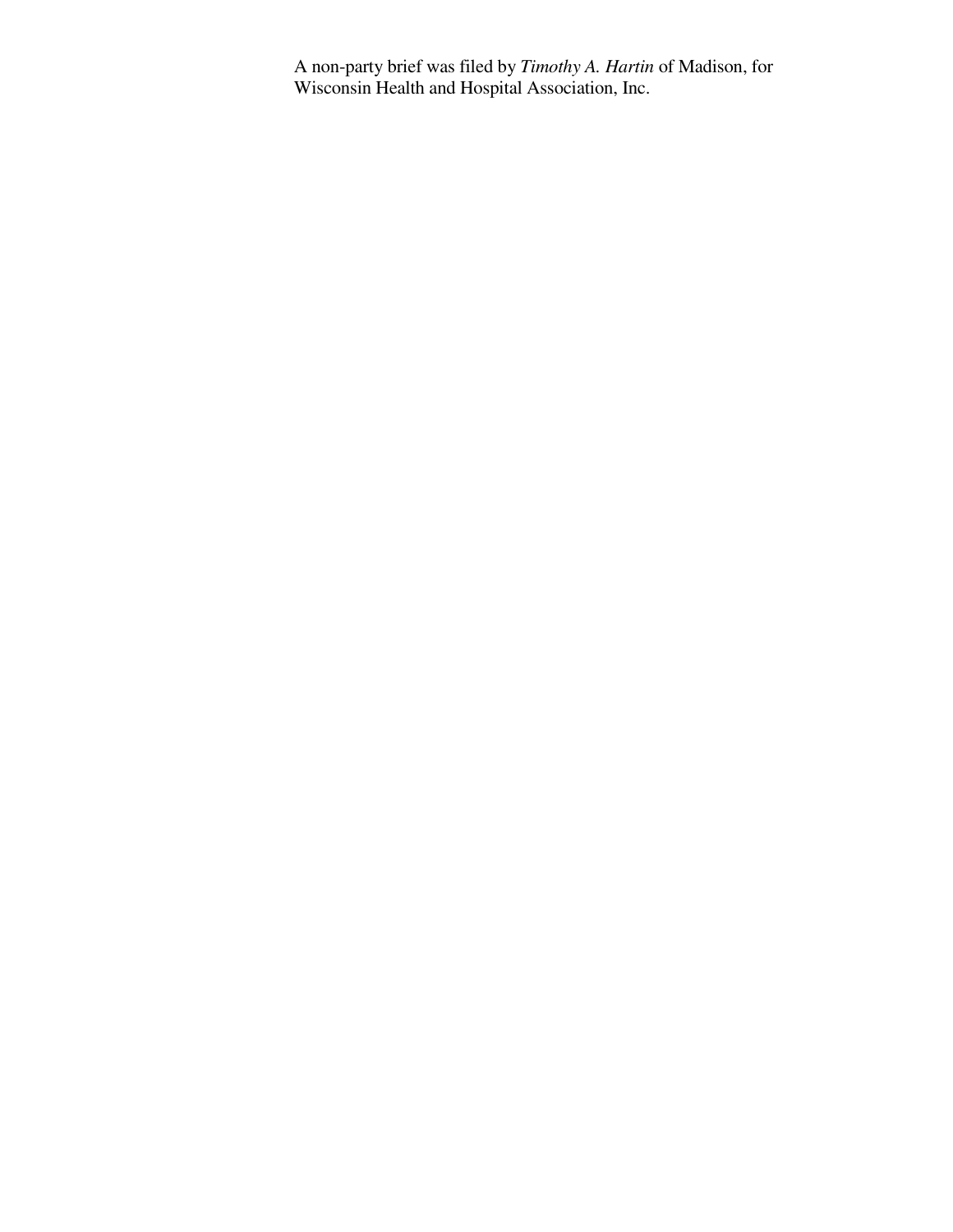# **COURT OF APPEALS DECISION DATED AND FILED NOTICE**

May 25, 1999

**Marilyn L. Graves Clerk, Court of Appeals of Wisconsin** 

 **This opinion is subject to further editing. If published, the official version will appear in the bound volume of the Official Reports.**

 **A party may file with the Supreme Court a petition to review an adverse decision by the Court of Appeals.** *See* **§ 808.10 and RULE 809.62, STATS.** 

**No. 98-1772** 

## **STATE OF WISCONSIN IN COURT OF APPEALS**

**THOMAS F. DORR AND BEVERLY A. DORR,** 

 **PLAINTIFFS-APPELLANTS-CROSS- RESPONDENTS,** 

 **V.** 

**SACRED HEART HOSPITAL,** 

 **DEFENDANT-RESPONDENT-CROSS- APPELLANT.** 

 APPEAL and CROSS-APPEAL from a judgment of the circuit court for Eau Claire County: BENJAMIN D. PROCTOR, Judge. *Affirmed in part; reversed in part and cause remanded with directions.*

Before Cane, C.J., Myse, P.J., and Hoover, J.

 MYSE, P.J. Thomas and Beverly Dorr appeal the portion of the trial court's summary judgment dismissing their claims against Sacred Heart Hospital for: (1) false representation contrary to § 100.18, STATS.; (2) unfair debt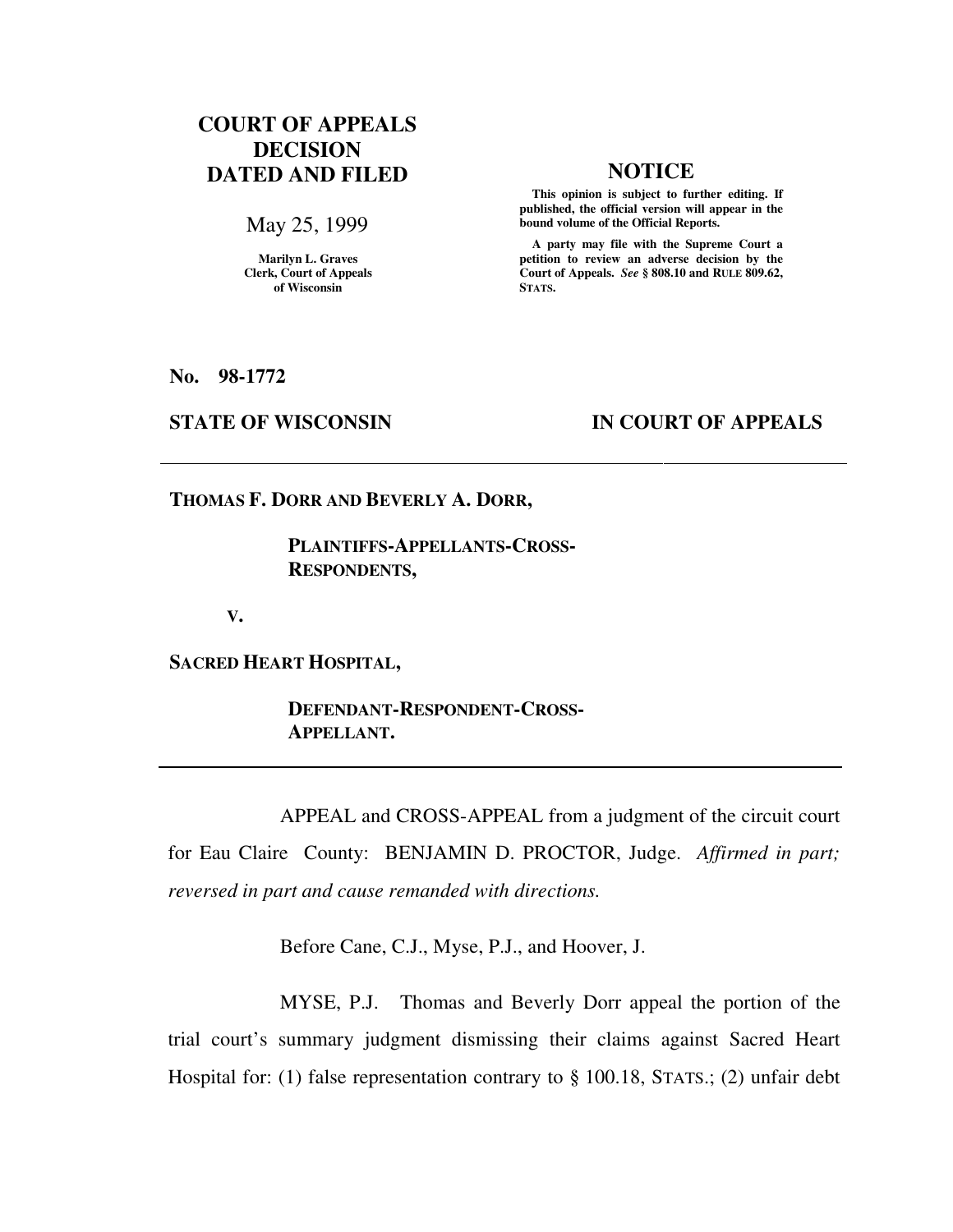collection practice contrary to  $\S$  427.104, STATS.; (3) breach of contract; (4) racketeering contrary to §§ 946.82(4) and 946.83, STATS.; and (5) punitive damages. Sacred Heart cross-appeals the portion of the summary judgment granted in the Dorrs' favor on their claims for conversion and tortious interference with their Group Health HMO contract. The trial court awarded the Dorrs \$27,051.65 on these claims.

 This case arose as a result of the hospital filing a hospital lien pursuant to § 779.80, STATS., on liability insurance settlement proceeds due Beverly, who sustained injuries in an automobile accident. The Dorrs had medical insurance coverage through an HMO that had contracted with the hospital to render medical services to its subscribers at an agreed upon rate; nevertheless, the hospital pursued payment by filing a lien on the insurance proceeds due the Dorrs. The Dorrs contend that Sacred Heart's filing of the lien violated the Dorrs' right to be held harmless against the hospital's collection efforts under the HMO enrollee immunity provision of § 609.91, STATS., and under the "Hold Harmless" provision of the Provider Agreement between Sacred Heart and Group Health Cooperative of Eau Claire, Inc. (Group Health), the Dorrs' HMO. The Dorrs' causes of action flow from their allegation that Sacred Heart improperly filed the hospital lien.

 In its cross-appeal, Sacred Heart contends that the trial court erred when it granted judgment in the Dorrs' favor on the conversion and tortious interference claims because § 779.80, STATS., creates a right to attach the insurance proceeds irrespective of the Dorrs' immunity from recourse under § 609.91, STATS., and the Provider Agreement's "Hold Harmless" provision.

 We conclude that the statutory HMO enrollee immunity provisions of § 609.91, STATS., and the contractual HMO enrollee hold harmless provision of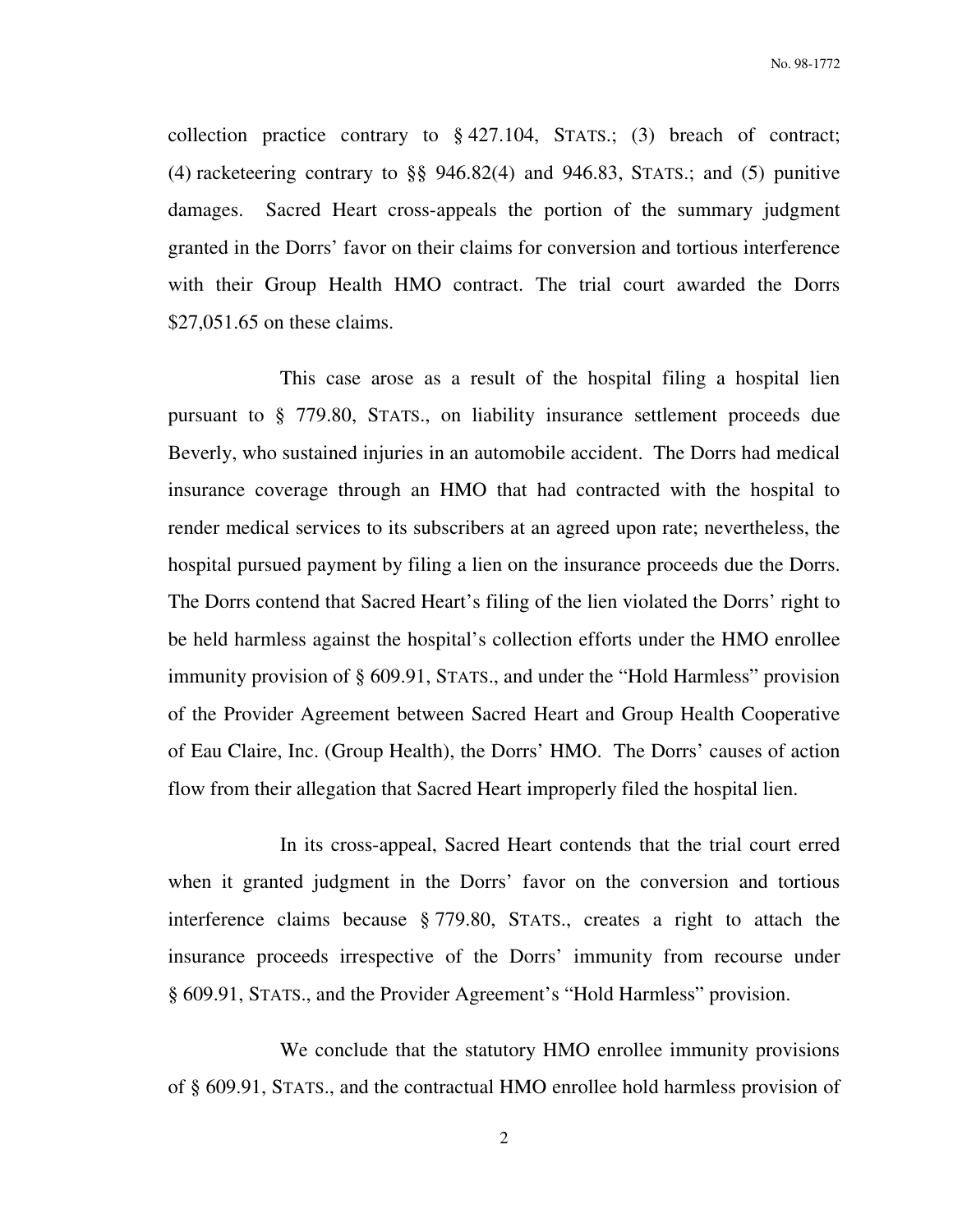the Provider Agreement between the hospital and Group Health operate to exclude a debt owed the hospital by the Dorrs. Because a lien requires an underlying debt, Sacred Heart was without legal authority to utilize § 779.80, STATS., to seek payment for the medical services rendered to Beverly Dorr. For the reasons stated below, we further conclude that the trial court erred when it dismissed the Dorrs' claims for: false representation, unfair debt collection practice, breach of contract, racketeering, and punitive damages. Accordingly, we reverse the court's judgment of dismissal and remand those claims for trial. Finally, we conclude the trial court properly granted judgment in the Dorrs' favor on the conversion and tortious interference with a contract claims and therefore affirm the trial court's judgment on those claims.

#### **BACKGROUND**

 Beverly Dorr, wife of Thomas Dorr, was injured in an auto accident caused by Deborah Goldsmith, the driver of a car that struck the Dorrs' car. Beverly sustained serious injuries and was taken to Sacred Heart Hospital where she was admitted as an emergency patient for a surgical stay for a splenectomy. Upon admission, the Dorrs gave the hospital their health insurance information, indicating that they had full coverage with Group Health. This information was entered into the hospital's financial data sheets. The Dorrs' Group Health insurance policy provided coverage for all of Beverly's surgical and medical expenses. Thus, all of the expenses for the surgical stay were covered under the Dorrs' health insurance with Group Health. Shortly after her discharge, Beverly developed pneumonia and was readmitted to Sacred Heart for what was classified as a medical stay. Again, all of the expenses for the medical stay were covered under the Group Health policy. The total cost for both hospitalizations was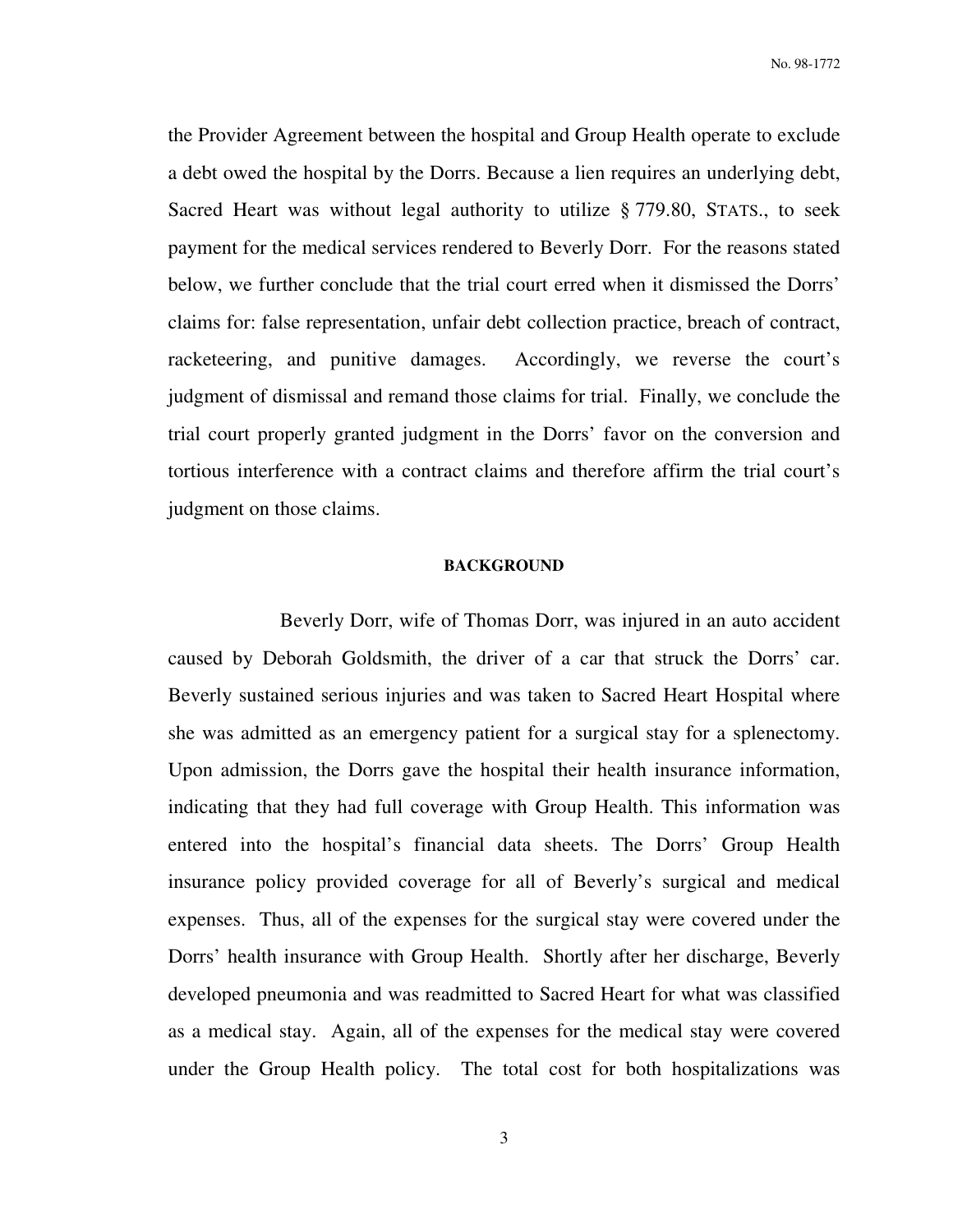\$27,051.65, but because of the agreed rate charged to Group Health subscribers, the hospital could only bill Group Health \$17,618.

 Goldsmith, the driver of the other car, was insured by Wisconsin American Mutual Insurance Company (WAMIC) for auto liability with a \$50,000 per person liability limit. The Dorrs eventually settled their personal injury claims against Goldsmith and WAMIC for the full liability limit. The Dorrs signed a release relinquishing further claims against Goldsmith and WAMIC.

 Sacred Heart Hospital filed a hospital lien against Beverly's personal injury claim for the sum of \$27,051.65 pursuant to its practice and interpretation of § 779.80, STATS., which authorizes hospitals to file liens for services rendered to any person sustaining injuries as the result of a tortfeasor's negligence.<sup>1</sup> The lien names Thomas Dorr and Deborah Goldsmith, along with their respective insurers, as persons alleged to be responsible parties. The lien satisfaction identifies Beverly Dorr as the party against whom the lien was filed.

 At the time of Beverly's hospitalization, Sacred Heart Hospital had negotiated a Provider Agreement with Group Health whereby Group Health subscribers would be admitted to Sacred Heart to receive the hospitalization services Group Health offered to subscribers in its insuring certificate. In exchange, Sacred Heart agreed that, rather than billing on an itemized cost basis, Group Health would pay and Sacred Heart would accept payment at a reduced "per diem" rate. Under the per diem arrangement, Group Health paid a flat fee of \$674 per day for a hospitalization due to medical illness and \$1,075 per day for a

 $\overline{a}$ 

<sup>&</sup>lt;sup>1</sup> The hospital lien and satisfaction actually show an amount of \$27,052.65.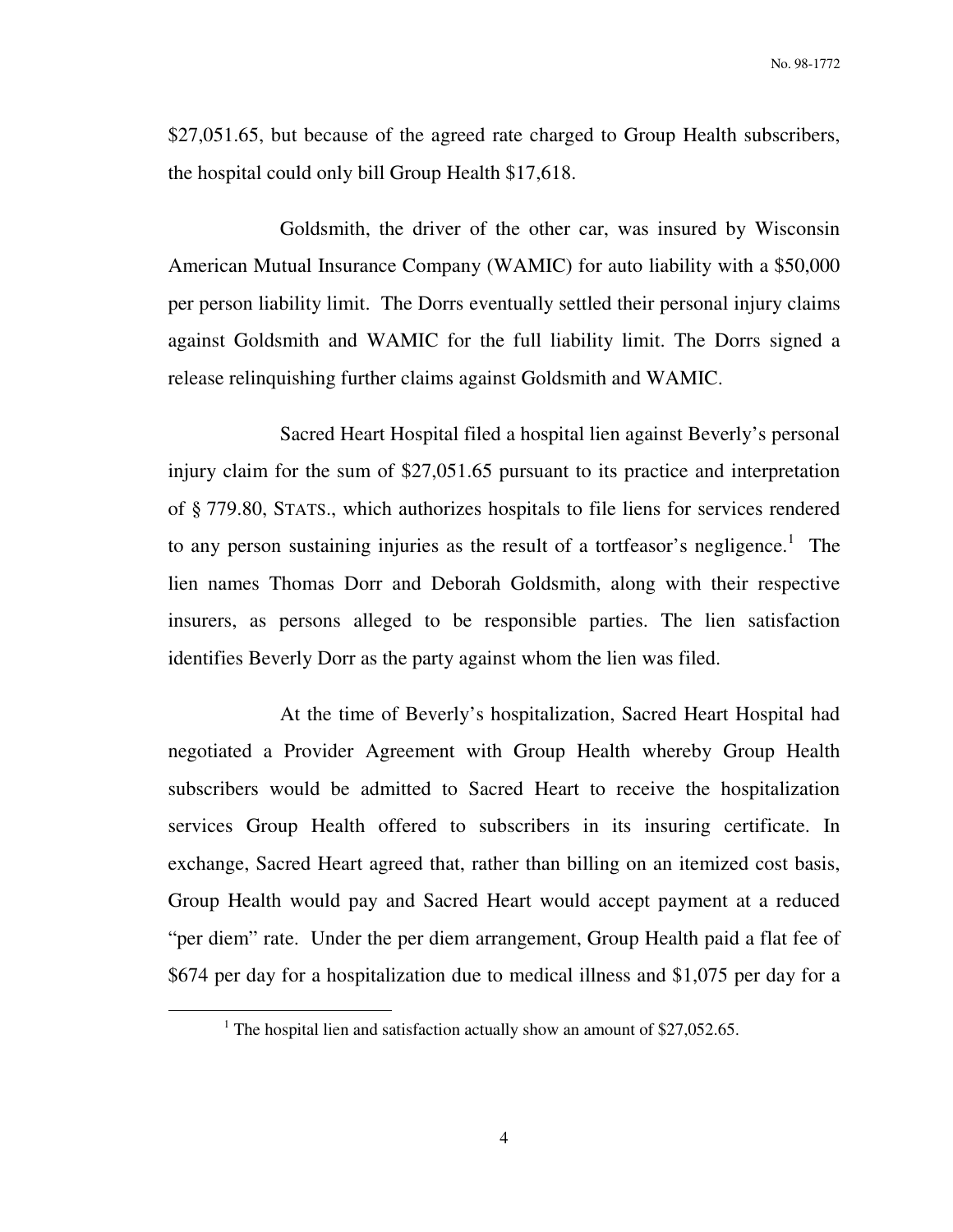hospitalization due to a surgical stay. Sacred Heart agreed to accept the per diem rates as full payment for the medical services provided. These per diem rates generally allowed the hospital to recover its costs plus generate a profit.

 The Provider Agreement also contains a "Hold Harmless" provision, whereby Sacred Heart would not bill or hold Group Health subscribers liable for any hospital expenses covered by the subscriber's Group Health insurance contract. Under the hold harmless provision, Sacred Heart also agreed not to exercise its right under § 609.92, STATS., to elect to be exempt from the HMO enrollee immunity protections  $\S$  609.91, STATS., accords.

 Group Health's insurance certificate to its members indicates that patients would be provided "full benefit" for hospitalizations at no cost or expense other than payment of premiums. Group Health can only make payment to Sacred Heart after Sacred Heart submits a proper bill.

 Sacred Heart did not bill Group Health for Beverly's hospital expenses; instead, it filed a lien pursuant to § 779.80, STATS., against the Dorrs' liability insurance settlement proceeds. This action arises out of that hospital lien, which claims an amount due of \$27,051.65, a combined total for the two hospitalizations. When they learned of the lien, the Dorrs and Group Health notified Sacred Heart on several occasions that they believed the Dorrs were immune from collection under § 609.91, STATS., and requested the lien be dropped. Sacred Heart refused to drop the lien. Sacred Heart wrote to WAMIC requesting that \$27,051.65 of the Dorr's insurance settlement be sent directly to Sacred Heart to satisfy the hospital lien. When WAMIC paid its liability limits in settlement of the Dorrs' claims, it sent \$27,051.65 directly to Sacred Heart and the remaining \$22,948.35 to the Dorrs.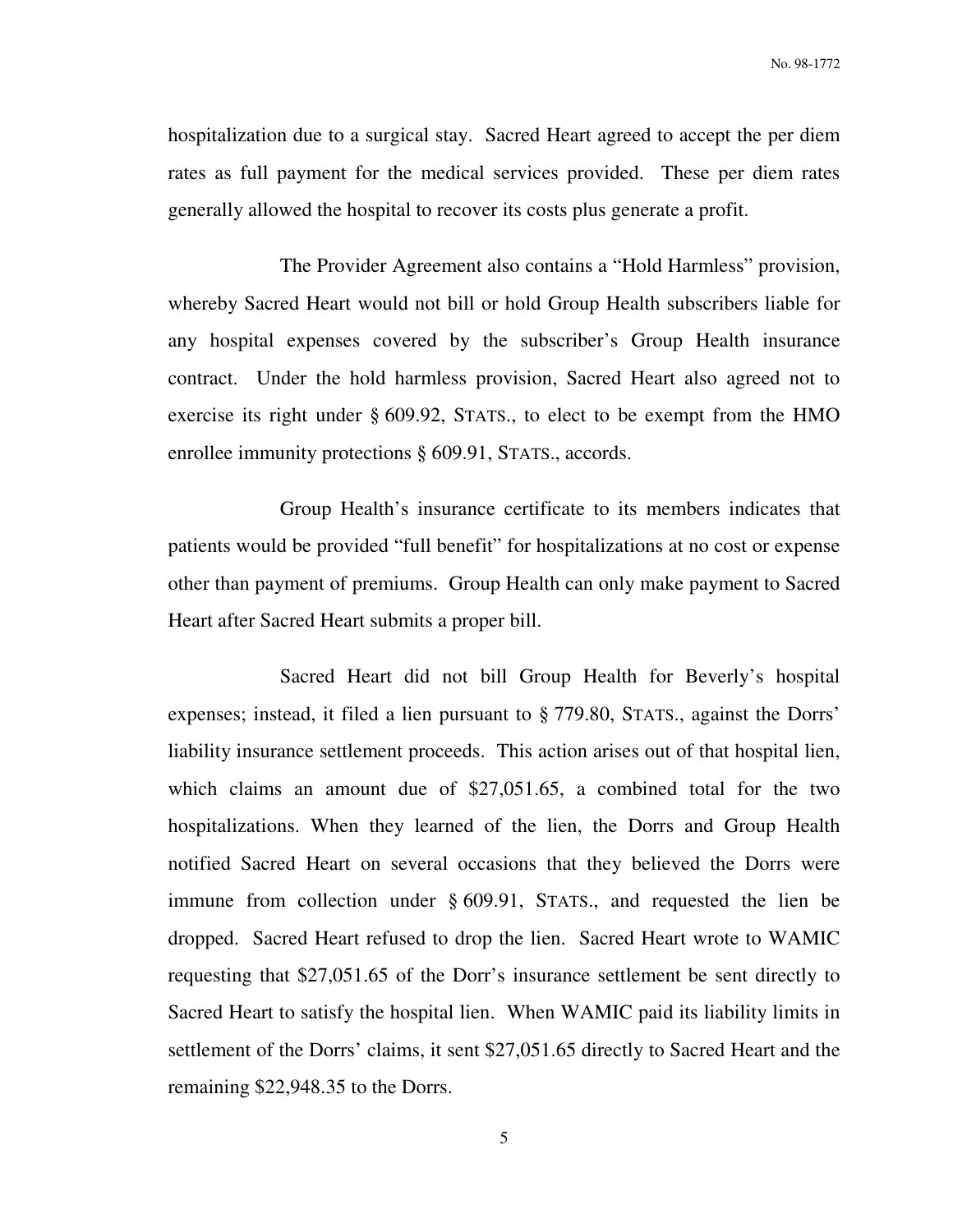#### **STANDARD OF REVIEW**

We review a trial court's decision on summary judgment de novo, as a question of law. *M&I First Nat'l Bank v. Episcopal Homes Mgmt.*, 195 Wis.2d 485, 496-97, 536 N.W.2d 175, 182 (Ct. App. 1995). In making this determination, we apply the same methodology as the trial court. *Id*. at 496, 536 N.W.2d at 182. Because that methodology has been set forth numerous times, we do not repeat it here except to emphasize that if a genuine dispute of material fact exists or if the evidence presented is subject to conflicting inferences or factual interpretations, summary judgment must be denied. *Grams v. Boss*, 97 Wis.2d 332, 338, 294 N.W.2d 473, 476 (1980). Inferences drawn from facts contained in the supporting materials are viewed in the light most favorable to the nonmoving party. *Kraemer Bros. v. United States Fire Ins. Co.*, 89 Wis.2d 555, 567, 278 N.W.2d 857, 862 (1979). Furthermore, questions of law are appropriate for summary judgment. *Jones v. Sears Roebuck & Co.*, 80 Wis.2d 321, 327, 259 N.W.2d 70, 72 (1977).

#### **ANALYSIS**

 Although each of the Dorrs' claims against the hospital must be examined, the parties agree that resolution of these contentions rests upon a preliminary determination. Can a hospital file a § 779.80, STATS., lien, claiming the full itemized cost of the medical services, against liability insurance settlement proceeds due an HMO insured patient? We must determine whether the immunity provision of § 609.91, STATS., or the hold harmless provision of the Provider Agreement affect the hospital's ability to file a lien under § 779.80. We conclude that when § 609.91's immunity provisions apply or when a contract between an HMO and hospital contains a hold harmless provision, no hospital lien can be filed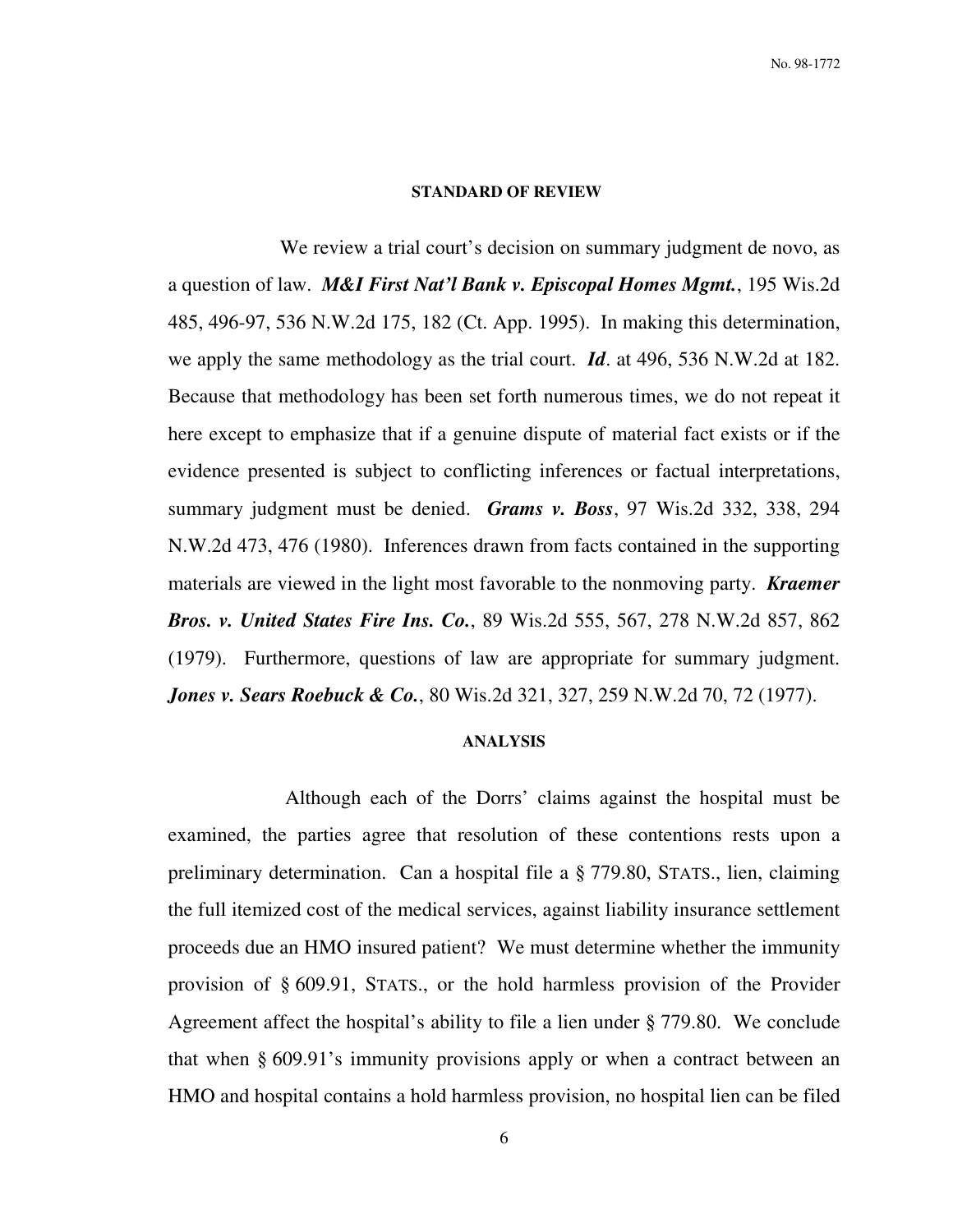No. 98-1772

against an HMO patient's property because the HMO patient is not indebted to the hospital for the medical services provided.

# **I. WHETHER SACRED HEART MAY FILE A HOSPITAL LIEN IRRESPECTIVE OF § 609.91, STATS., AND THE PROVIDER AGREEMENT**

 The hospital contends that it is not required to seek the reduced per diem reimbursement under its contract with the HMO when it can receive the full value of the services rendered by filing a hospital lien against a patient's insurance settlement proceeds for damages received as a result of a tortfeasor's negligence. The hospital contends that § 779.80, STATS., creates a right to attach these proceeds with the full value of the services rendered notwithstanding the Dorrs' immunity from recourse by the hospital under § 609.91, STATS., and the Provider Agreement's "hold harmless" provision and the provision assuring Group Health's payment for the medical services under the contractually agreed per diem rate. We are not persuaded.

We begin our analysis by considering whether § 779.80, STATS., permits the filing of a lien without an underlying debt. Sacred Heart contends that it may assert its lien rights under § 779.80 because the hospital lien statute does not require the existence of a debt. We disagree.

 Whether § 779.80, STATS., requires the existence of an underlying debt is a question of statutory interpretation. The interpretation of a statute is a question of law we decide independently. *Minuteman, Inc. v. Alexander*, 147 Wis.2d 842, 853, 434 N.W.2d 773, 778 (1989). The goal of statutory construction is to ascertain the legislature's intent. *Rolo v. Goers*, 174 Wis.2d 709, 715, 497 N.W.2d 724, 726 (1993). We look first to the statute's language, *see In re J.A.L.*, 162 Wis.2d 940, 962, 471 N.W.2d 493, 502 (1991), and if the language is clear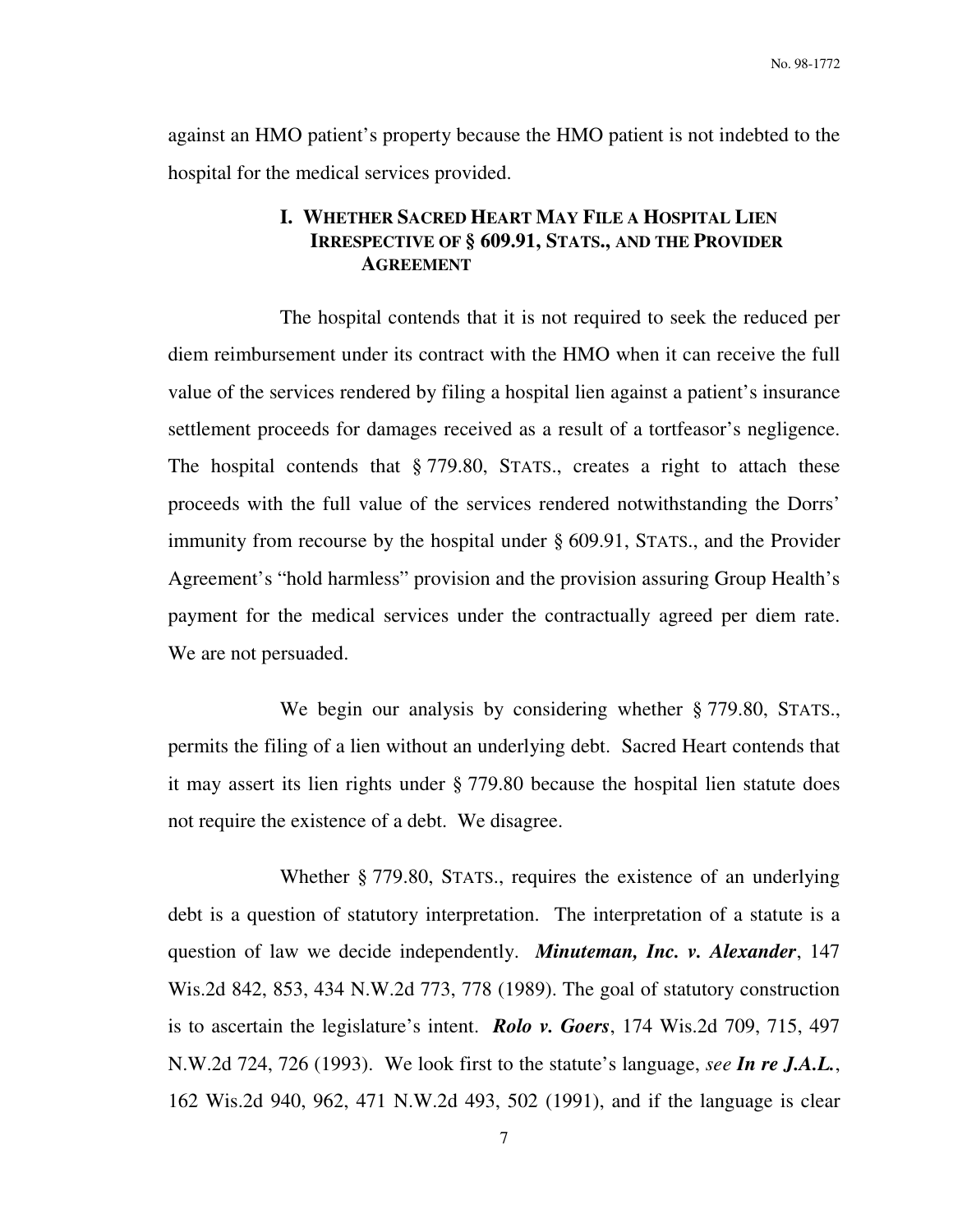and unambiguous, the statute's terms will be applied in accordance with the statute's plain language. *Id*. Only if there is ambiguity do we resort to rules of construction, including resort to legislative history, in an effort to determine legislative intent. *Id*.

Section 779.80, STATS., provides in relevant part:

- **(1)** Every corporation, association or other organization operating as a charitable institution and maintaining a hospital in this state shall have a lien for services rendered, by way of treatment, care or maintenance, to any person who has sustained personal injuries as a result of the negligence, wrongful act or any tort of any other person.
- **(2)** Such lien shall attach to any and all rights of action, suits, claims, demands and upon any judgment, award or determination, and upon the proceeds of any settlement which such injured person, or legal representatives might have against any such other person for damages on account of such injuries, for the amount of the reasonable and necessary charges of such hospital.

We acknowledge that § 779.80, STATS., does not refer to a debt. Under the statute, the lien is created by virtue of the hospital rendering medical services to a patient. Nonetheless, we reject the hospital's contention that this statute creates lien rights in the absence of an unpaid debt underlying the lien. A lien is defined as a "Qualified right of property which a creditor has in or over specific property *of his debtor* ...." BLACK'S LAW DICTIONARY 832 (5<sup>th</sup> Ed. 1979) (emphasis added). Because a lien is a right to encumber property until a debt is paid, it presupposes the existence of a debt. *State v. Berndt*, 161 Wis.2d 116, 125, 467 N.W.2d 205, 208 (Ct. App. 1991).

We conclude that the essence of any lien statute, including § 779.80, STATS., requires the existence of an obligation due the lienholder from the person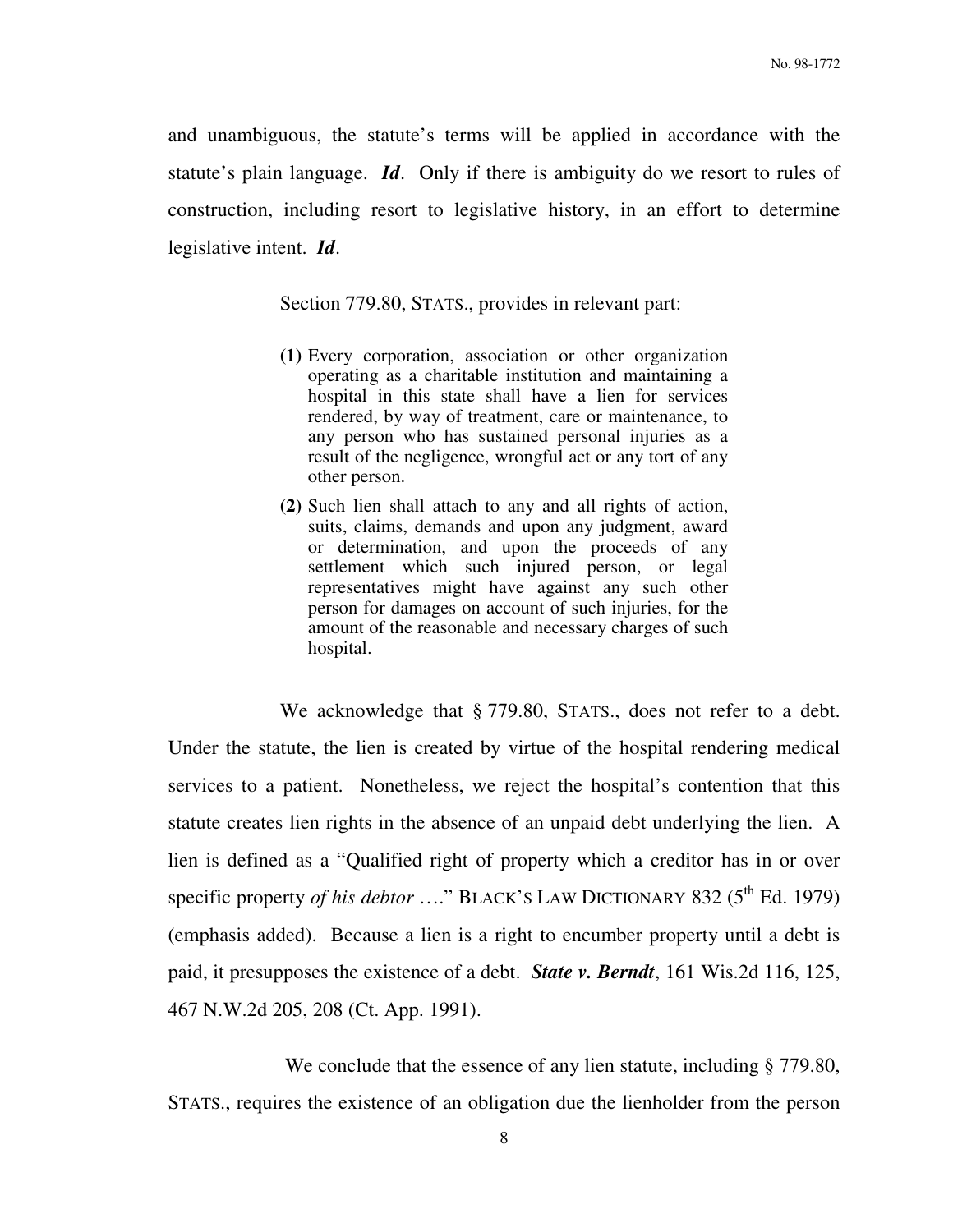whose property to which the lien attaches. Nowhere in the Wisconsin statutes does the legislature reflect an intent to allow a lien to be impressed on an individual's property when that person owes no obligation to the lien claimant. Indeed, the creation of lien rights is an attempt to secure payment for debts due the lienholder and to facilitate the satisfaction of that obligation. To suggest that a lien can exist independent of a debt turns the purpose and provisions of a lien statute on its head. Lien statutes are designed to facilitate debt collection, not to encumber property when the property holder owes no obligation to the lienholder. Contrary to Sacred Heart's contention, we conclude that the plain language of § 779.80 requires an underlying debt to support the lien.

 Furthermore, we conclude that the plain language of § 779.80, STATS., contemplates that the underlying debt to which the lien attaches is an obligation owed by the person receiving medical services from the hospital. Subsection (1) authorizes the hospital to attach a lien "for services rendered … *to any person who has sustained personal injuries* .…" Section 779.80(1), STATS., (emphasis added). Subsection (2) states in relevant part: "Such lien shall attach to any and all rights of action, suits, claims, demands and upon any judgment, award or determination, and upon the proceeds of any settlement *which such injured person*, … *might have* … for the amount of the reasonable and necessary charges of such hospital." Section 779.80(2), STATS., (emphasis added). This language describes the lien as attaching to designated rights belonging to the injured patient because a lien presupposes a debt. If the lien attaches to the injured patient's rights, the patient must be the obligor of the underlying debt. Consequently, we conclude that § 779.80 not only contemplates the existence of a debt underlying the lien but also that the debt's obligor is the injured person who received the medical services from the hospital.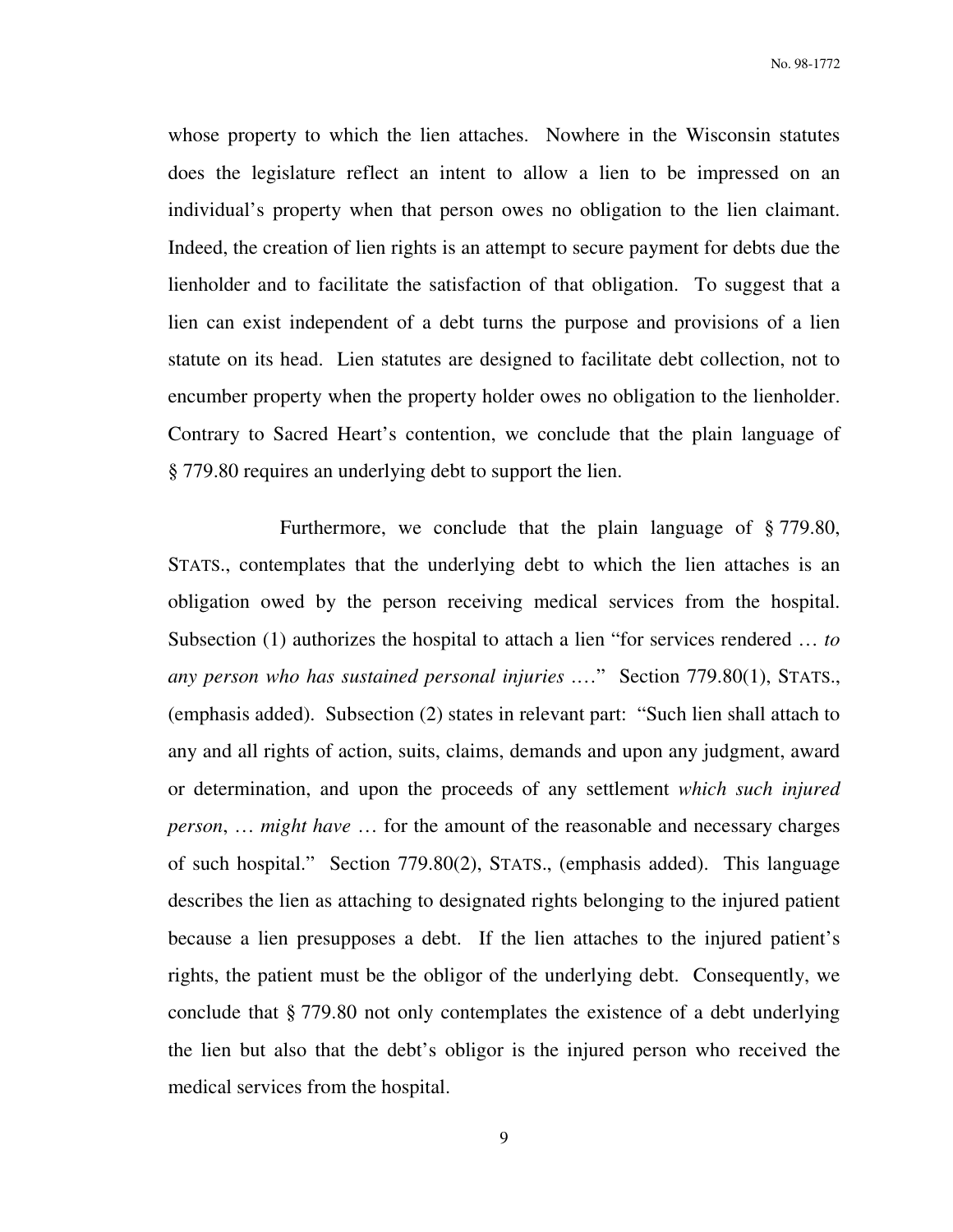To further support our conclusion, we note that Sacred Heart's lien recites that Thomas Dorr is liable for the amount claimed by the hospital. The lien's specific language states: "The names and addresses of the persons alleged to be liable for such damages are as follows …." The lien then lists Thomas Dorr. The lien also lists Horace Mann Insurance and identifies Beverly Dorr as the policyholder. The very document the hospital filed, therefore, asserts the existence of a debt and the Dorrs' obligation on the debt even though the hospital acknowledges that the Dorrs have no legal obligation to pay for the services it rendered.

 In addition, upon receipt of the insurance proceeds, the hospital filed a lien satisfaction. The lien satisfaction further reflects the existence of a debt and identifies the Dorrs as the obligors of the debt that was paid. The lien satisfaction reads: "Sacred Heart Hospital … by and under a certain Hospital Lien filed … by and under which such claim for a lien *against* Beverly A. Dorr … for \$27,052.65 … do so hereby acknowledge payment and satisfaction of and do so hereby release all rights of action, claims, demands and Judgements, said lien and claim thereunder." (Emphasis added.)

 Having concluded that § 779.80, STATS., contemplates the existence of an underlying debt owed by the injured patient who received medical services from the hospital, we next consider whether a debt exists when the patient is an HMO subscriber immune from recourse under § 609.91, STATS., or a contractual hold harmless provision. To make this determination, we first consider the effect of § 609.91 and then the effect of the Provider Agreement's "hold harmless" provision on the hospital's lien rights.

10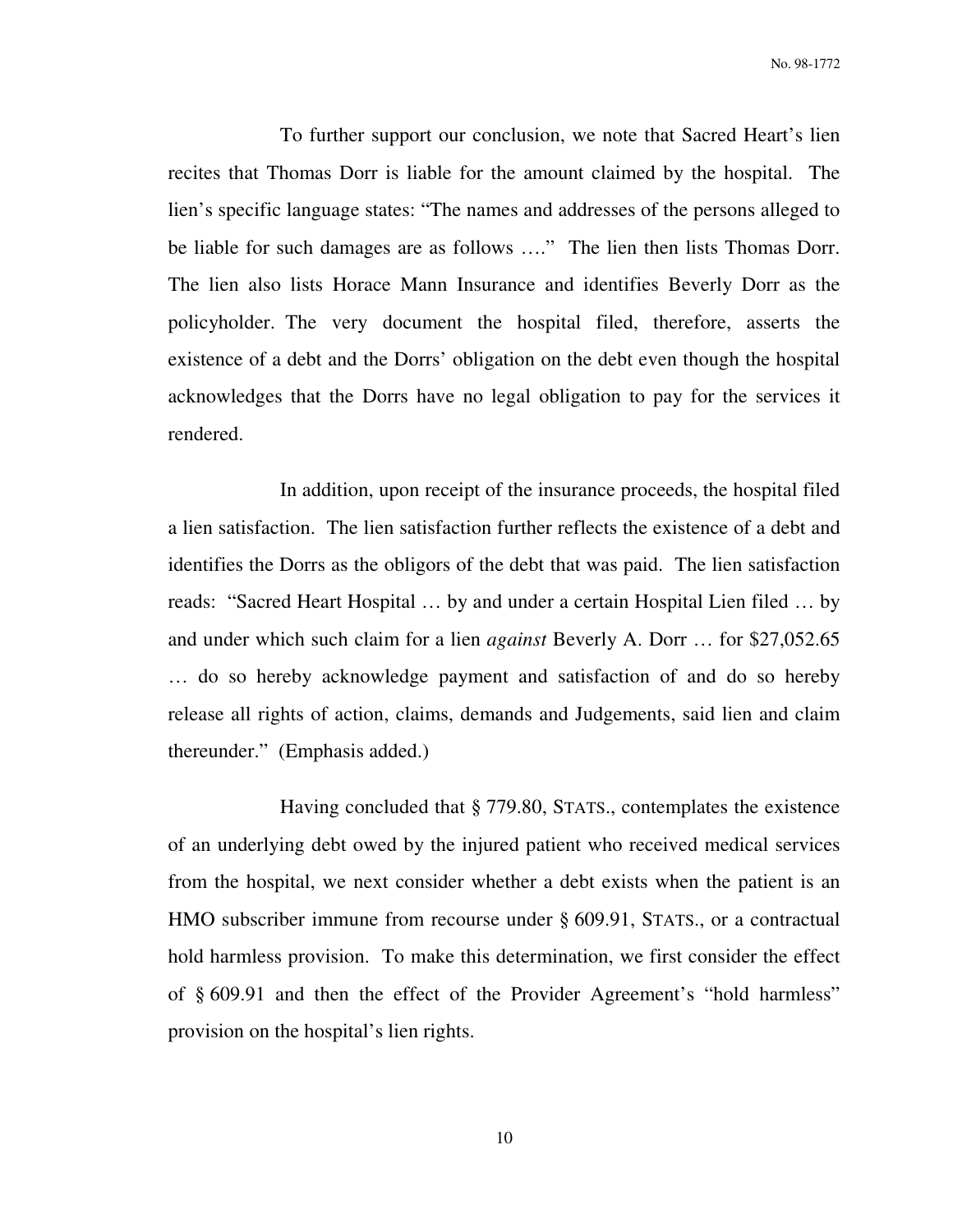The application of § 609.91, STATS., to § 779.80, STATS., involves a question of statutory interpretation which is a question of law we review de novo. *State ex rel. Sielen v. Milwaukee County*, 176 Wis.2d 101, 106, 499 N.W.2d 657, 659 (1993). Conflicts between statutes are disfavored and will be held not to exist if the statutes may be otherwise construed. *Ahrens-Cadillac Oldsmobile, Inc. v. Belongia*, 151 Wis.2d 763, 766, 445 N.W.2d 744, 745 (Ct. App. 1989). The court's duty is to attempt to harmonize statutes, if possible, and read them together in a way that will give each full force and effect. *City of Milwaukee v. Kilgore*, 193 Wis.2d 168, 184, 532 N.W.2d 690, 697-98 (1995). The court will not construe statutes to work absurd or unreasonable results. *Cross v. Hebl*, 46 Wis.2d 356, 361, 174 N.W.2d 737, 739 (1970).

Section 779.80, STATS., and § 609.91, STATS., create separate rights. Section 779.80 authorizes a hospital to file a lien to recover fees for medical services rendered an injured person from recoveries the person is due from a tortfeasor. Section 609.91 immunizes an HMO enrollee from personal liability for the costs of covered health care received.

Section 609.91, STATS., states in relevant part:

- **(1)** IMMUNITY OF ENROLLEES AND POLICYHOLDERS. Except as provided in sub. (1m), an enrollee or policyholder of a health maintenance organization insurer is not liable for health care costs that are incurred on or after January 1, 1990, and that are covered under a policy or certificate issued by the health maintenance organization insurer, if any of the following applies:
- ….

(b) The health care is provided by a provider who is not subject to par. (a) or (am) and who does not elect to be exempt from this paragraph under s. 609.92, and the health care satisfies any of the following:

1. Is provided by a hospital ….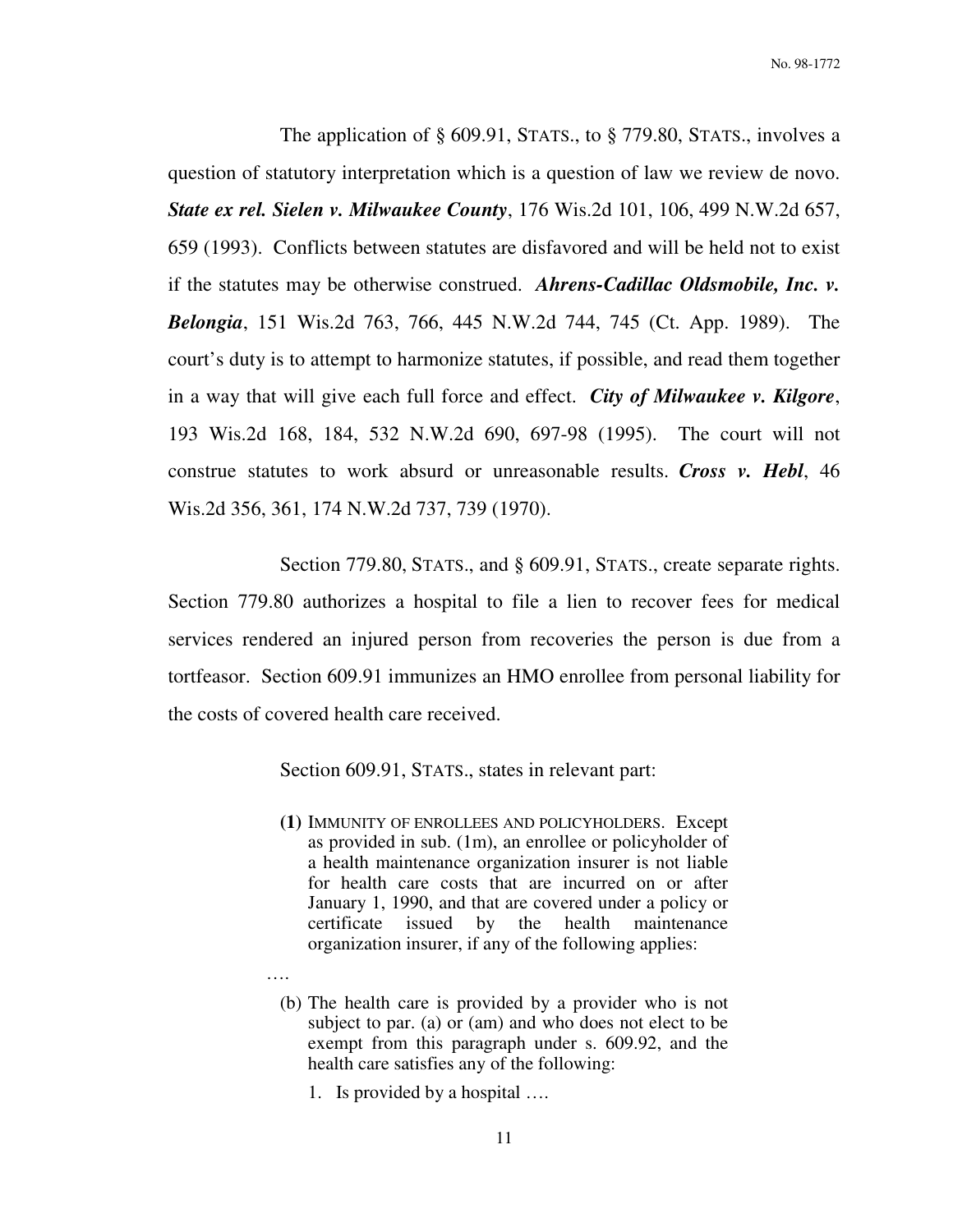**(2)** PROHIBITED RECOVERY ATTEMPTS. No person may bill, charge, collect a deposit from, seek remuneration or compensation from, file or threaten to file with a credit reporting agency or have any recourse against an enrollee, policyholder or insured, or any person acting on their behalf, for health care costs for which the enrollee, policyholder or insured, or person acting on their behalf, is not liable under sub. (1) or (1m).

….

 $\overline{a}$ 

 Sacred Heart concedes that the Dorrs do not owe a debt because under  $\S$  609.91, STATS., they are immune from collection.<sup>2</sup> With this concession, the hospital is precluded from making a claim for payment against the Dorrs who were fully insured by their HMO. This statute's effect negates an HMO subscriber's obligation to pay the hospital for medical services rendered. Consequently, the HMO subscriber is not the underlying debtor because the patient has no liability for expenses the HMO policy covers. When a hospital is subject to the prohibition of § 609.91, its only recourse for payment lies with the HMO. Therefore, we conclude that because § 609.91 negates the existence of a debt the Dorrs owe the hospital and because the filing of the lien violates the statute's prohibition against seeking recourse against Group Health's subscribers, the hospital is precluded under § 609.91 from asserting its lien rights under § 779.80, STATS.

 Sacred Heart contends, however, that by attaching its lien rights to the insurance proceeds, the hospital is not violating § 609.91, STATS.'s prohibition

<sup>&</sup>lt;sup>2</sup> It is undisputed that the hospital did not opt out of  $\S$  609.91's statutory scheme pursuant to § 609.92(1), STATS., which states in relevant part: "[A] hospital … or other provider described in § 609.91(1)(b) may elect to be exempt from § 609.91(1)(b) for the purpose of recovering health care costs arising from health care provided by the hospital … if the conditions under sub. (2) or (3), whichever is applicable, are satisfied."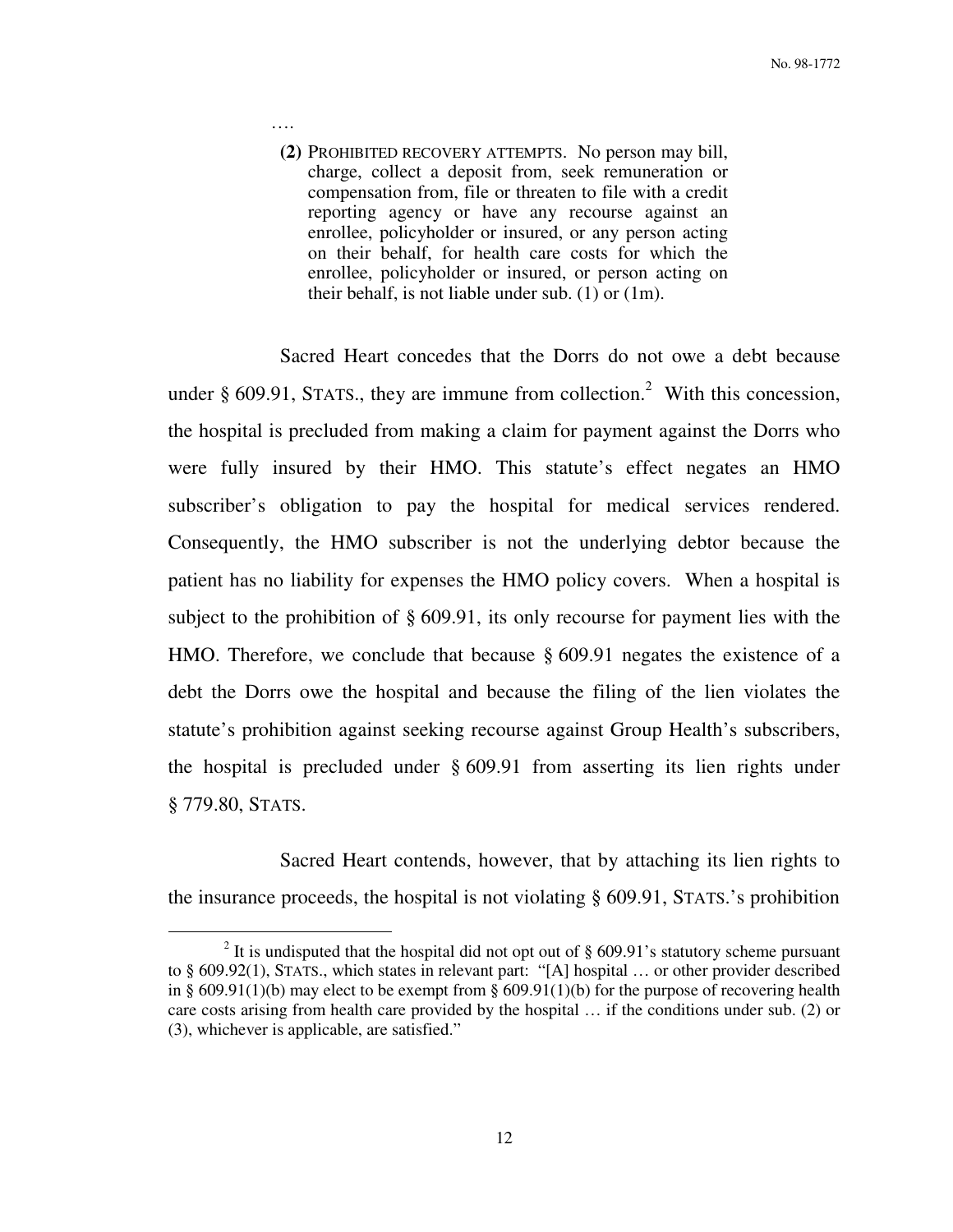against seeking recourse against the Dorrs because it is instead seeking recourse against the tortfeasor. The plain language of § 779.80, STATS., however, does not authorize the hospital to pursue collection from the tortfeasor; it only authorizes the hospital to attach a lien on insurance proceeds due to the injured party from the tortfeasor's insurer. Furthermore, Sacred Heart's contention is belied by the language of its lien and lien satisfaction identifying the Dorrs as the obligated parties to the lien.

 We next consider the effect of the Provider Agreement negotiated between Group Health and the hospital on the hospital's lien rights under § 779.80, STATS. Section 2.09 of the Provider Agreement, entitled "Hold Harmless," provides in relevant part:

- (1) Payment by Cooperative under this Agreement shall constitute payment in full for Covered Services rendered to Members. In no event, including but not limited to non-payment by Cooperative, insolvency of Cooperative, or breach of this Agreement, shall Provider bill, charge, collect a deposit from, seek compensation, remuneration or reimbursement from, or have any recourse against Members or persons other than Cooperative acting on their behalf for services provided pursuant to this Agreement. This provision shall not prohibit collection of charges for copayments, deductibles or services not covered under the terms of the Group Contract; shall survive the termination of this Agreement regardless of the cause giving rise to termination; shall be construed to be for the benefit of Members; and shall supersede any oral or written contrary agreement now existing or hereinafter entered into between Provider and Members or persons acting on their behalf.
- (2) Provider shall not exercise its right, if any, under Wis. Stat. § 609.92, to elect to be exempt from Wis. Stat. § 609.91(1)(b). Provider understands that by agreeing not to make an election under Wis. Stat. § 609.92, Provider is obligated to abide by the provisions of this Agreement and Wis. Stat. 609.91(1) which protect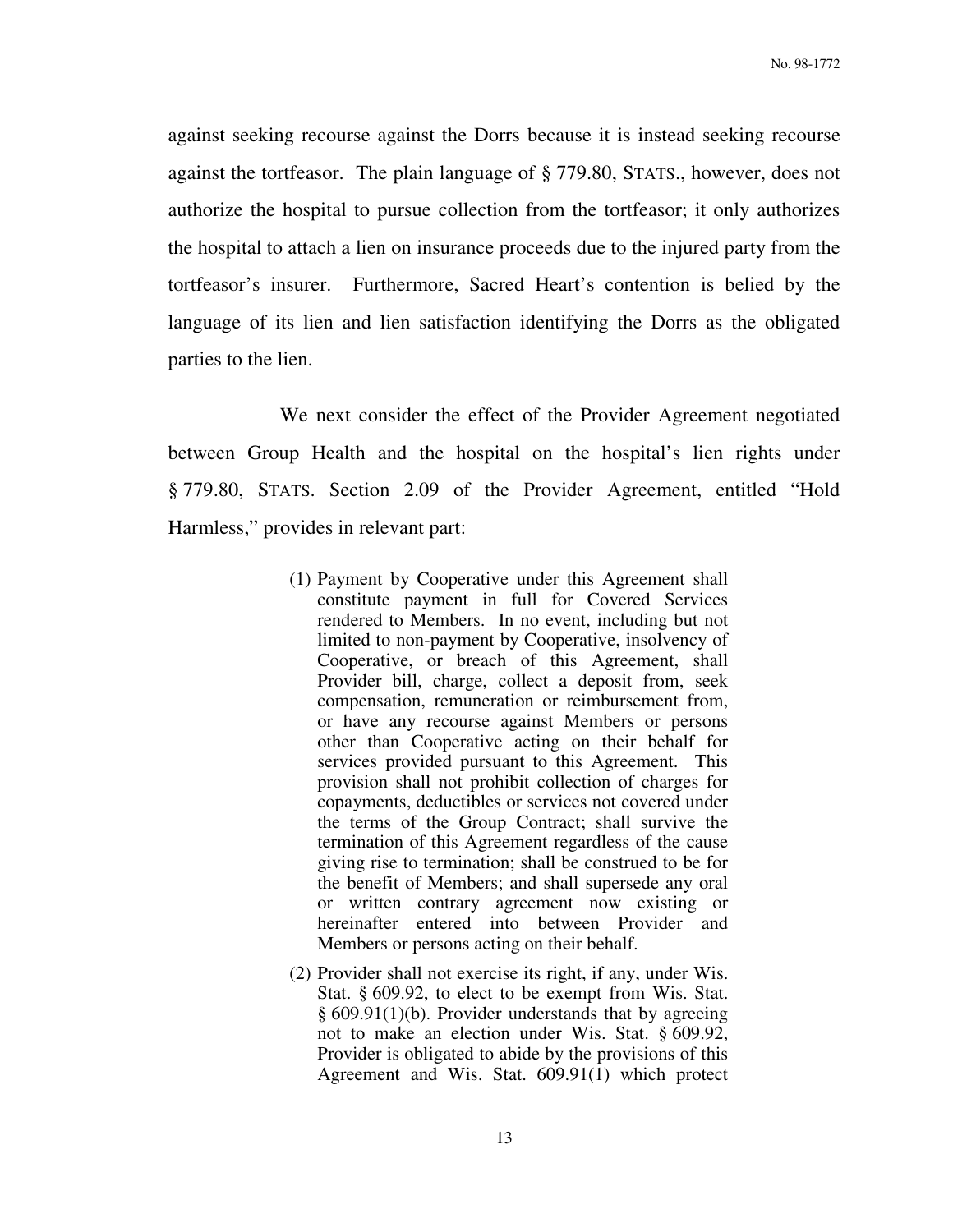Members from liability for the costs of Covered Services.

 This contractual requirement, that the hospital hold harmless a patient to whom services are rendered when the patient is an HMO subscriber, unambiguously negates the existence of the Dorrs' obligation to pay Sacred Heart. The hospital's sole recourse for payment for services rendered is from Group Health in accordance with the terms of the Provider Agreement. The hospital concedes these provisions preclude the existence of a debt for medical services the patient is obligated to pay. The act of filing the lien attaching the Dorrs' claim to the insurance settlement proceeds violates the hold harmless provision because Sacred Heart agreed not to seek recourse against Group Health's HMO subscribers. Pursuing the insurance proceeds is an attempt to seek recourse against the Dorrs because the claim to the proceeds belongs to the Dorrs. Therefore, we conclude that because the Provider Agreement negates the existence of a debt owed by the Dorrs to the hospital and because the filing of the lien violates the hospital's agreement to not seek recourse against Group Health's subscribers, the hospital is precluded under the contract from asserting its lien rights under § 779.80, STATS.

 We conclude that the hospital is without legal authority to utilize § 779.80, STATS., to attach property of an injured HMO enrollee who is not subject to an underlying debt. The injured HMO enrollee has no underlying debt because according to the Provider Agreement and § 609.91, STATS., the HMO and not the injured patient is obligated to pay for the costs of medical services. The hospital acknowledges that no debt is created because of the application of § 609.91 and that therefore the Dorrs are not indebted to the hospital for the services rendered to Beverly. In addition, the Provider Agreement negates the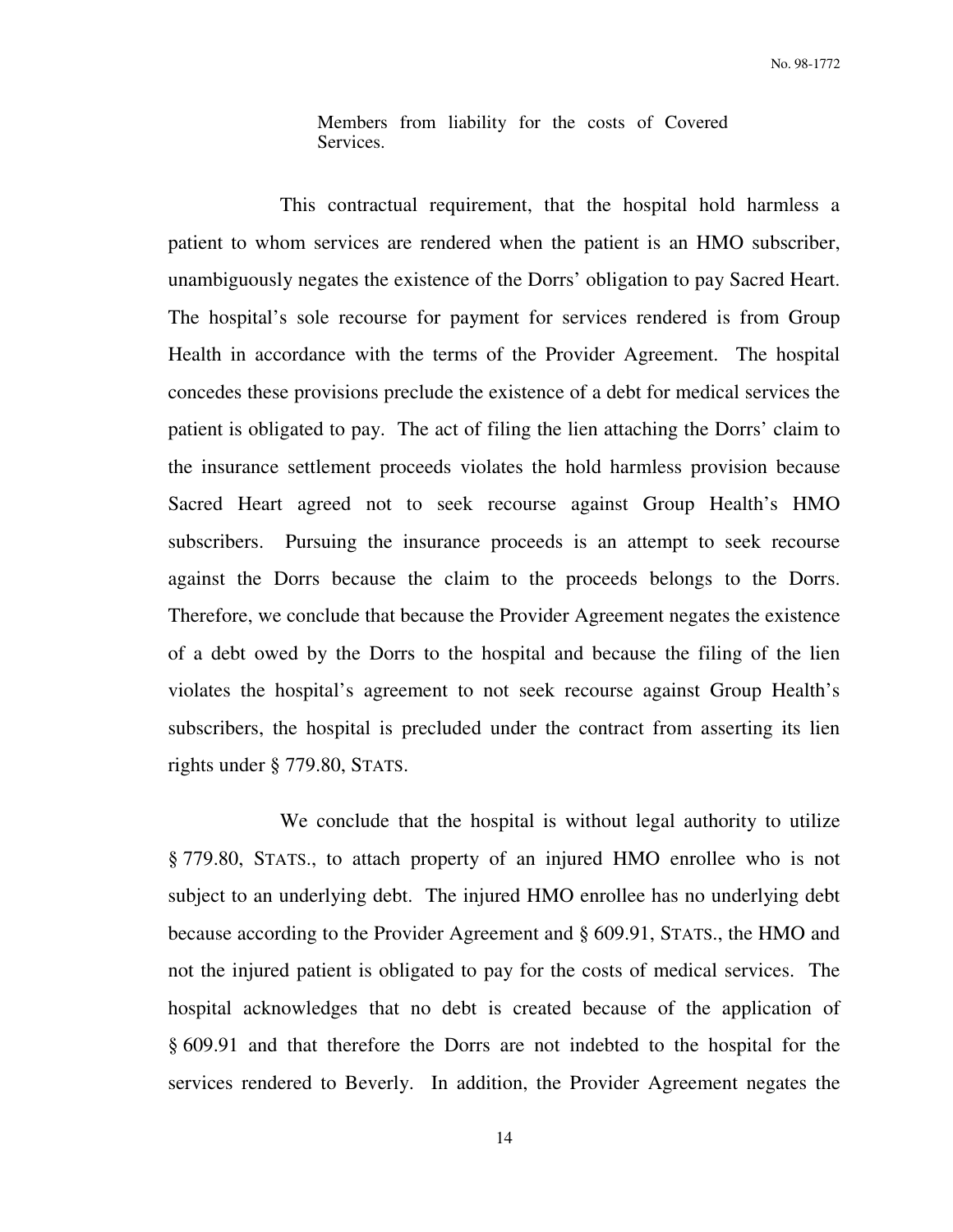existence of a debt owed by the Dorrs to the hospital. Therefore, the hospital is precluded from making any claim for payment against the Dorrs utilizing § 779.80.

## **II. THE DORRS' APPEAL**

 Having determined that the hospital was without authority to utilize § 779.80, STATS., because no underlying debt exists, we now turn to each of the causes of action the Dorrs appeal.

## A. VIOLATION OF § 100.18, STATS.

 The Dorrs assert that the hospital made false representations in violation of § 100.18, STATS. We agree. Section 100.18 prohibits deceptive, misleading, or untrue statements of any kind to the public made in a commercial setting, no matter how made. *State v. Automatic Merchandisers of Am., Inc.*, 64 Wis.2d 659, 663-65, 221 N.W.2d 683, 686-87 (1974).

 The Dorrs contend the hospital made fraudulent representations to the public in two ways. First, they contend that the hold harmless provision of the Provider Agreement, which was advertised to Group Health enrollees, was violated when the hospital attempted to collect for its services from the Dorrs' property. Sacred Heart represented that its bills would be satisfied in full by Group Health payments, and yet, Sacred Heart did not always accept Group Health payments but instead asserted liens against enrollees in violation of its representation that it would hold the patient harmless. Second, the Dorrs contend that the hospital represented to the public that it agreed to be bound by the immunity provision of § 609.91, STATS., and its contract with Group Health.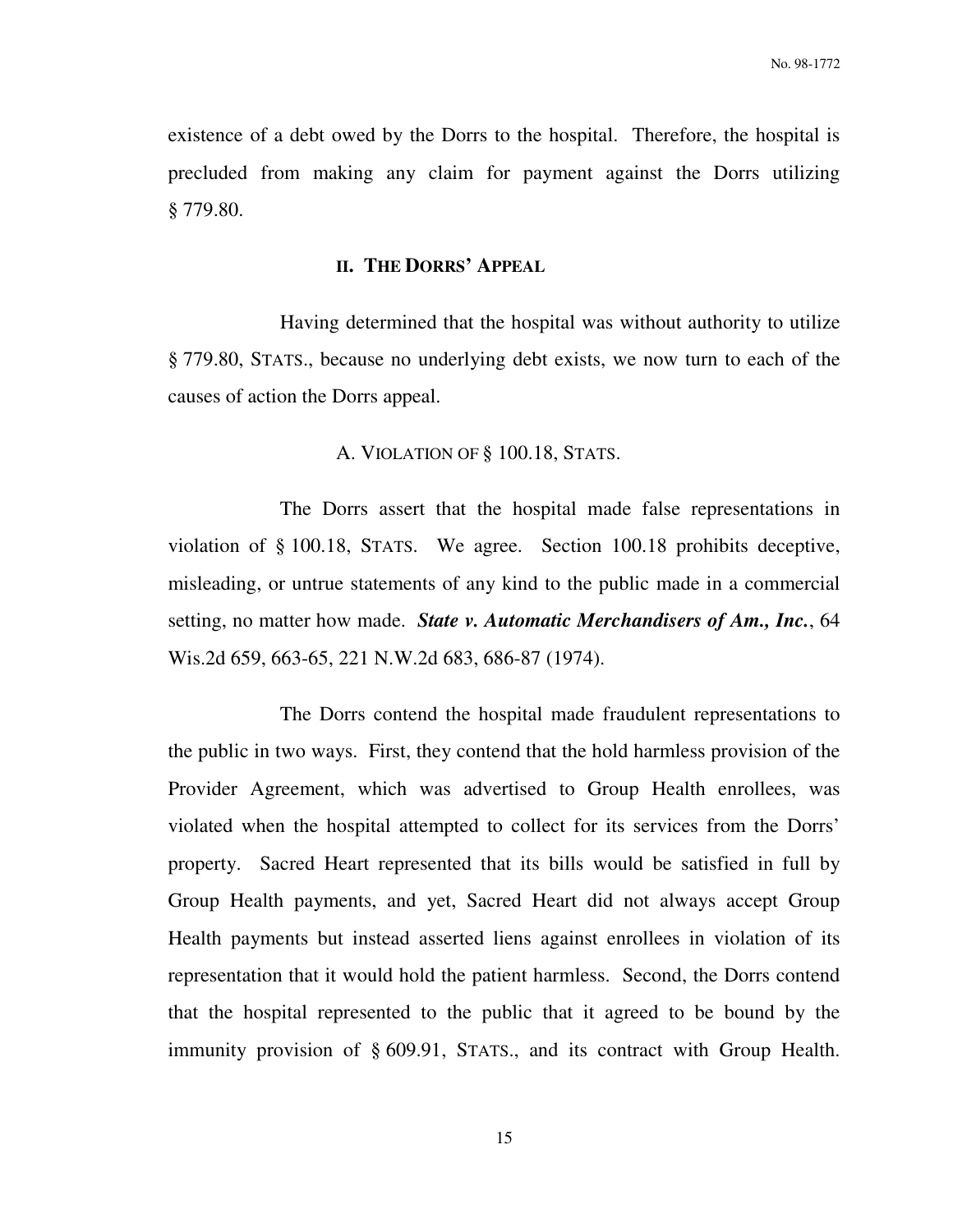When it sought to file a hospital lien against Beverly's liability settlement, the hospital violated its representation to be bound by § 609.91.

 When conflicting inferences can be drawn, the determination whether the hospital's promise is deceptive, misleading or untrue, contrary to § 100.18, STATS., is a question of fact that must be determined by the trier of fact. *See W.R Milbrandt v. Huber*, 149 Wis.2d 275, 291-92, 440 N.W.2d 807, 813 (Ct. App. 1989). We conclude that a reasonable jury could infer that advertising the hospital will hold a patient harmless implies that no attempt will be taken to collect against a patient's assets for services rendered. A jury could reasonably conclude that the hospital's contractual agreement to hold subscribers harmless from payment, with full knowledge that the plan is marketed and that the HMO advises its subscribers that they will be held harmless for hospital costs, may be a representation made to the public within the meaning of the statute. Therefore, a jury could reasonably find that the hospital's attempt to collect payment from assets the Dorrs were entitled to is a violation of its representation to hold subscribers harmless and therefore is a violation of § 100.18.

 Furthermore, we agree with the Dorrs that the hospital's promise to be bound by the immunity provision of § 609.91, STATS., could be inferred to be a representation to all enrolled in Group Health medical insurance plans that they will incur no liability for hospitalization expenses covered under the HMO's policies. Again, a jury could find that the hospital's attempt to collect payment from assets to which the Dorrs were entitled violates its representation to be bound by § 609.91 and, therefore, violates § 100.18, STATS. The determination whether these representations are deceptive or misleading is a question of fact subject to competing inferences and is therefore inappropriate for summary judgment determination. *State Bank of La Crosse v. Elsen*, 128 Wis.2d 508, 512, 383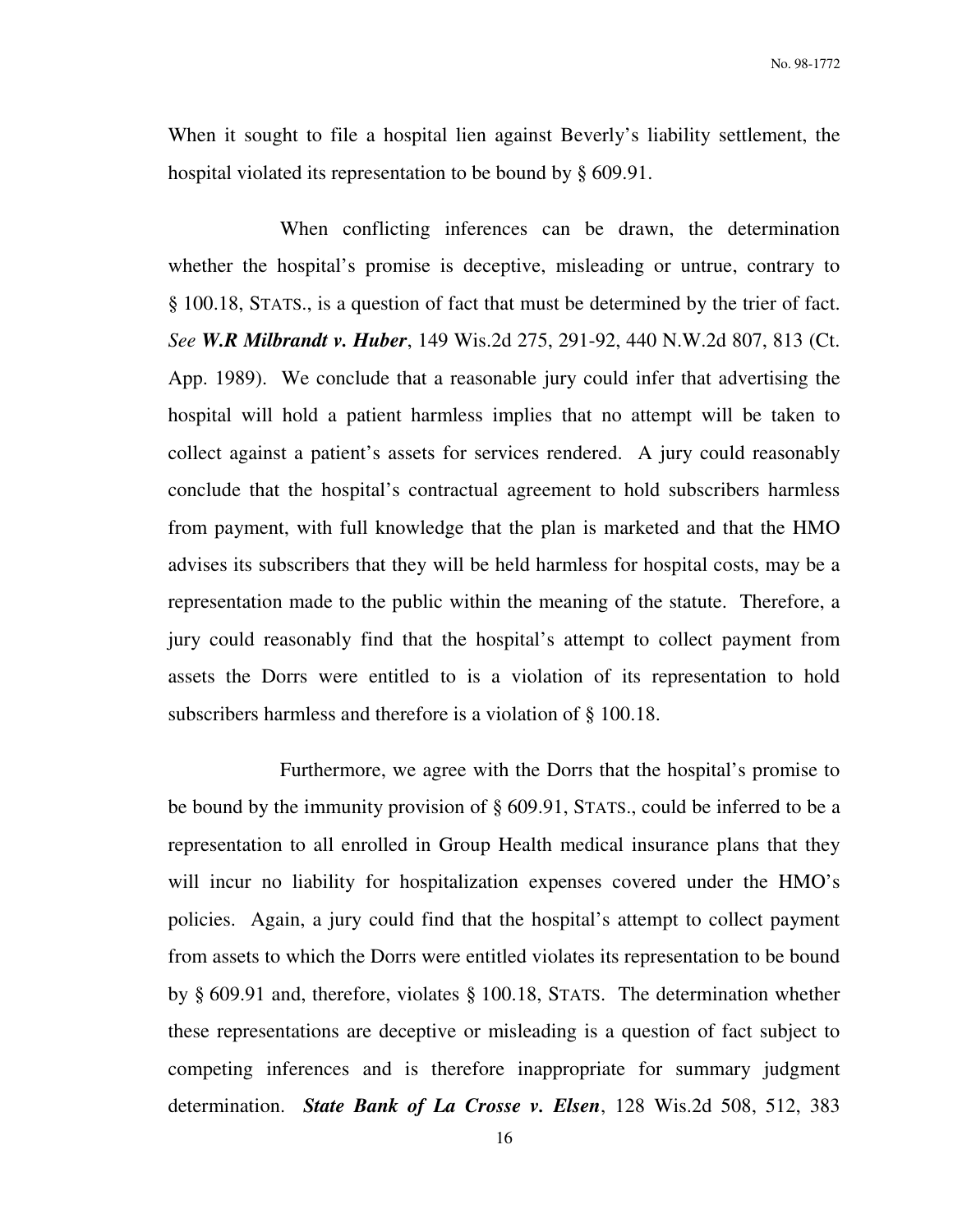N.W.2d 916, 918 (Ct. App. 1986). Because we conclude that the trial court erred when it dismissed the false representation claim, we reverse and remand for trial.

## B. WISCONSIN CONSUMER ACT, CHAPTER 427, STATS.

The Dorrs next claim that the hospital violated  $\S$  427.104(1)(f) and  $(j)$ , STATS., of the Wisconsin Consumer Act.<sup>3</sup> The trial court ultimately dismissed this claim concluding that the Act did not apply because the hospital's \$27,051.65 bill exceeded the Act's \$25,000 monetary cap under § 421.202, STATS. The court reasoned that, while the separate bills for the two hospitalizations were less than the statutory cap, the hospital could combine those bills because both hospitalizations were related to injuries sustained in the auto accident. Because the sum total exceeded the \$25,000 cap, the court reasoned the Act did not apply. We do not agree.

….

 $\overline{a}$ 

 $3$  Section 427.104(1)(f) and (j), STATS., provide:

**<sup>(1)</sup>** In attempting to collect an alleged debt arising from a consumer credit transaction or other consumer transaction, including a transaction primarily for an agricultural purpose, where there is an agreement to defer payment, a debt collector may not:

<sup>….</sup>  (f) Disclose or threaten to disclose information concerning the existence of a debt known to be reasonably disputed by the customer without disclosing the fact that the customer disputes the debt;

<sup>(</sup>j) Claim, or attempt or threaten to enforce a right with knowledge or reason to know that the right does not exist ….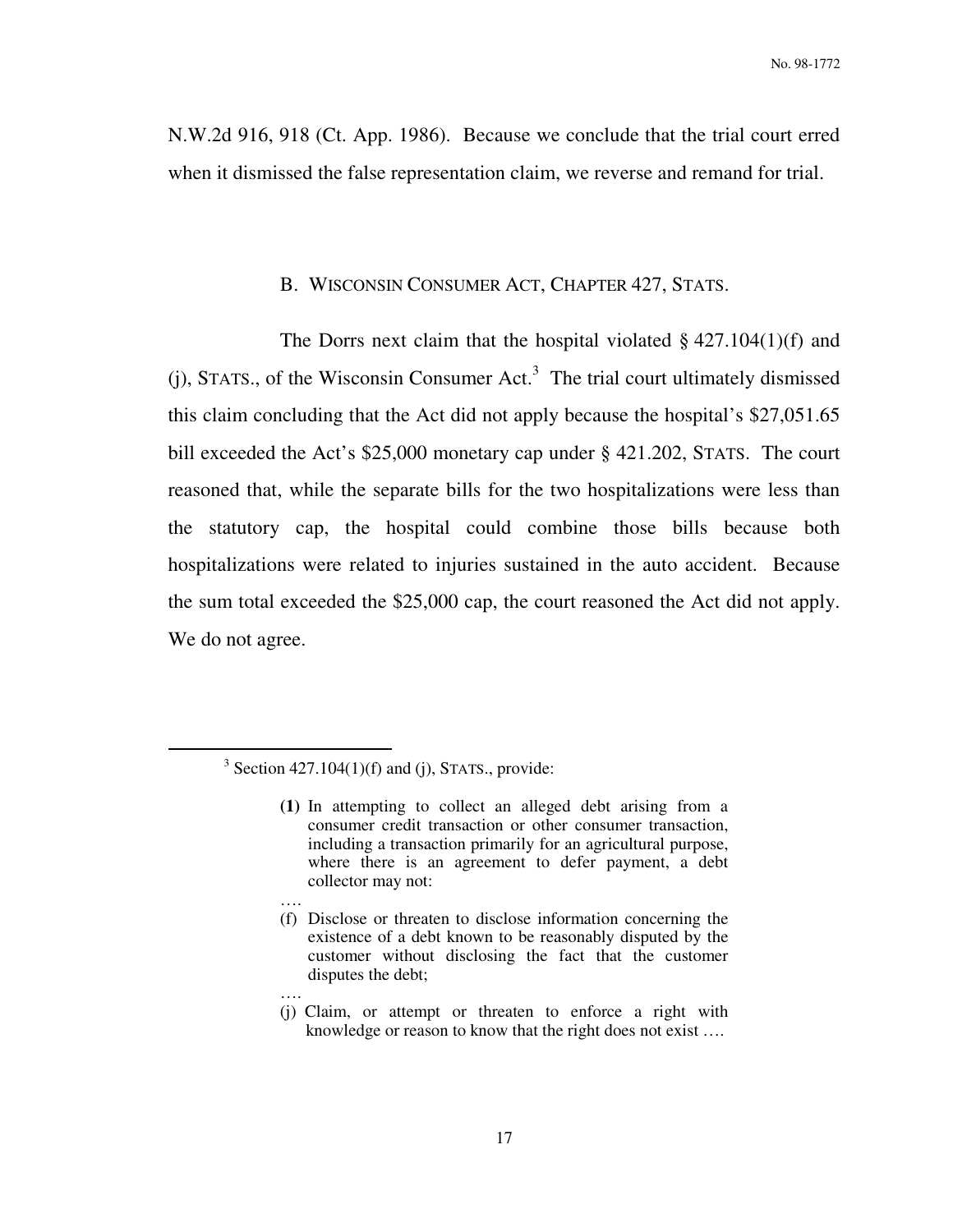The Act defines "transaction" as "an agreement between 2 or more persons, whether or not the agreement is a contract enforceable by action, and includes the making of and the performance pursuant to that agreement." Section 421.301(44), STATS. The Act defines "agreement" in the following manner: "Agreement means the bargain of the parties in fact as found in their language or by implication from other circumstances including course of dealing or usage of trade or course of performance." Section 421.301(3), STATS. While the total claim the hospital asserted exceeded the Act's statutory maximum, the total of the two claims cannot be used unless they arise from a single transaction as defined by the Act.

 The Act looks to the existence of agreements between the claimed debtor and the claimed creditor. The trial court apparently concluded as a matter of law that the hospital was entitled to combine the claims for the two hospitalizations into a single claim exceeding the Act's statutory limit. The definition of "agreement" under the Act, however, does not support this conclusion. The evidence of the circumstances surrounding Beverly's two admissions is not before us and, consequently, we cannot determine whether these admissions are separate and discrete agreements or whether they may be combined. This evidence was not before the trial court, and therefore summary judgment should not have been granted.

 The nature of the agreements reached between the Dorrs and the hospital, and whether the two hospitalizations represent a single transaction or separate transactions is a mixed question of fact and law. The evidence before the court was insufficient to determine whether the two hospitalizations represent a single transaction or are separate transactions. The trial court must permit the parties to more fully develop the record so that it can determine whether Beverly's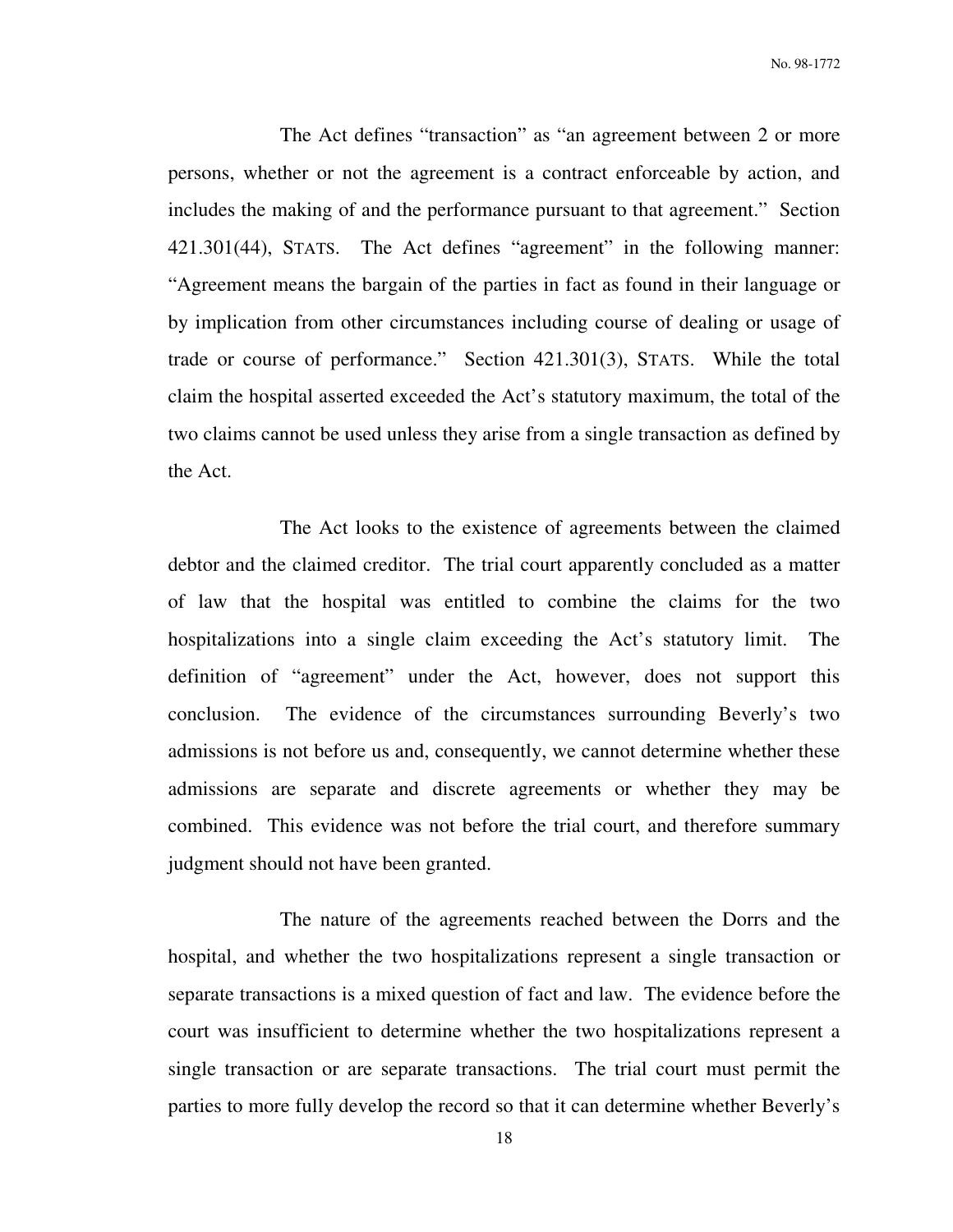No. 98-1772

admissions are separate agreements under the Act. If the Dorrs can demonstrate that the hospitalizations are separate and independent transactions under the Act, each claim must be treated independently and both are under the statutory maximum. Because the statutory maximum is not exceeded if these are independent transactions, the Act would apply. Once the facts are determined, whether the facts fulfill a particular legal standard is a question of law. *Nottelson v. DILHR*, 94 Wis.2d 106, 116, 287 N.W.2d 763, 768 (1980). When all the evidence as to the nature of the agreements between the hospital and the Dorrs has been received, the court may apply the Act's definitions and reach a conclusion as to whether the hospital may properly add the claims together.

 We therefore conclude that the trial court prematurely granted summary judgment to the hospital dismissing the claimed violation of the Act. We reverse the trial court's judgment dismissing this claim and remand for further proceedings.

## C. THIRD-PARTY BENEFICIARY BREACH OF CONTRACT

 The Dorrs allege that Sacred Heart breached a provision of the Provider Agreement between the hospital and Group Health, to which the Dorrs were third-party beneficiaries. The Dorrs seek damages resulting from the hospital's alleged breach.

 While the general rule is that only a party to a contract may recover under it, there is an exception for a contract specifically made for the benefit of a third person. *Goosen v. Estate of Standaert*, 189 Wis.2d 237, 249, 525 N.W.2d 314, 319 (Ct. App. 1994). The person claiming to be a third-party beneficiary must show that the parties to the contract entered into it directly and primarily for the benefit of the third party. *Id*. An indirect benefit incidental to the contract is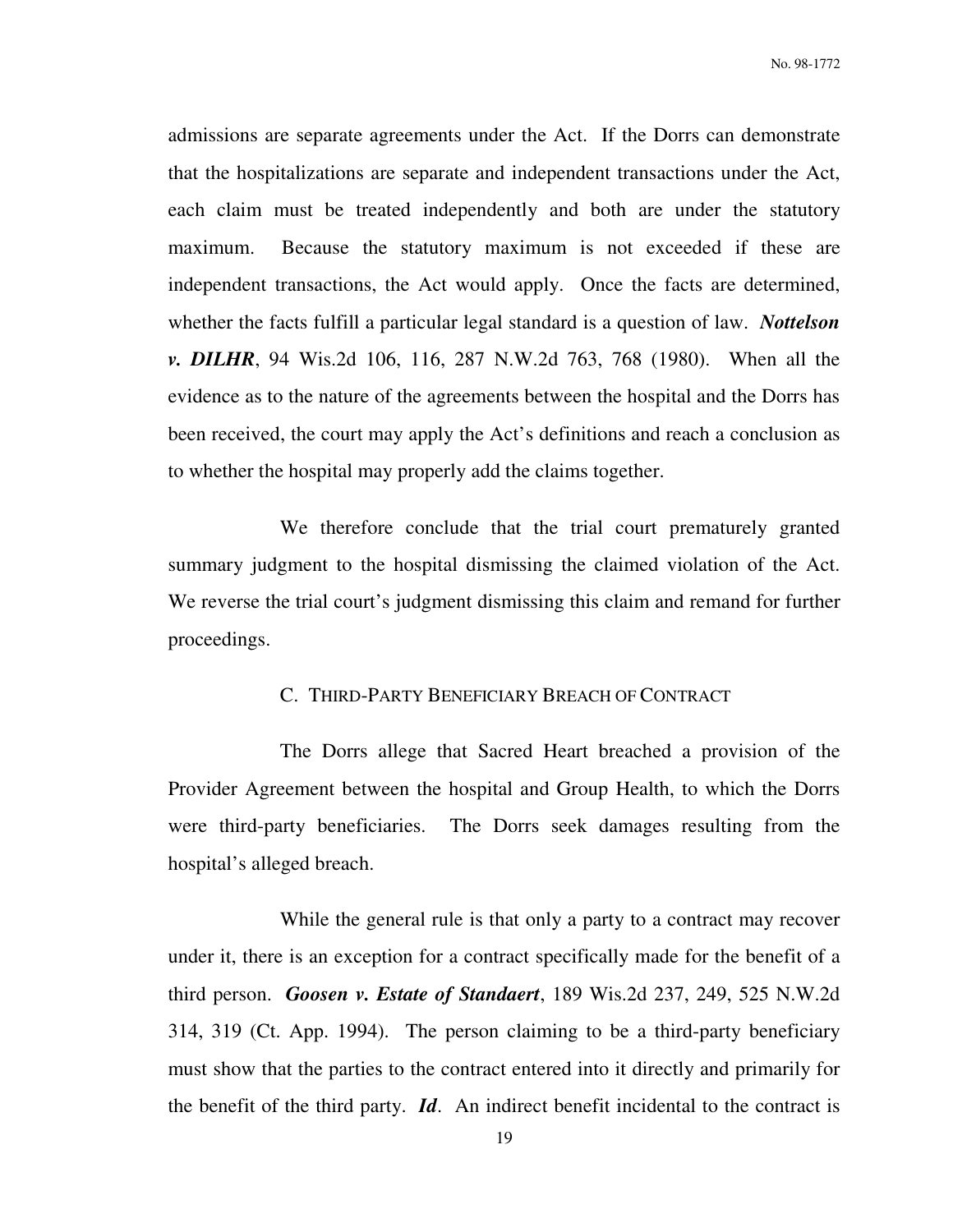not sufficient. *Id*. The contract must indicate that the third-party either was specifically intended by the contracting parties to benefit from the contract, or is a member of a class the contracting parties intended to benefit. *Id*.

Section 7.05 of the Provider Agreement expressly addresses third-

party beneficiaries, stating:

*Third Party Beneficiaries*. Except as otherwise *specifically provided* herein, this Agreement shall not create or be construed to create any rights in any manner whatsoever in any other person or entity as a third party beneficiary. (Emphasis added.)

However, § 2.09 of the Provider Agreement states:

*Hold Harmless*. (1) Payment by Cooperative under this Agreement shall constitute payment in full for Covered Services rendered to Members. In no event … shall provider bill, charge, collect a deposit from, seek compensation, remuneration or reimbursement from, or have any recourse against Members or persons other than Cooperative acting on their behalf for services provided pursuant to this Agreement. *This provision … shall be construed to be for the benefit of Members* …. (Emphasis added.)

We conclude that the clear and unambiguous terms of § 2.09 create a contractual obligation to hold subscribers harmless for payment for hospital services. The provision's terms are designed specifically for the purpose of protecting HMO subscribers. As such, the HMO subscribers are third-party beneficiaries of this contractual provision, a breach of which supports a third-party beneficiary breach of contract claim. *See Goosen*, 189 Wis.2d at 249, 525 N.W.2d at 319. The agreement contains a third-party beneficiary provision expressing a general intent not to create third-party beneficiary rights, but also identifies an exception for provisions in the contract that specifically create third-party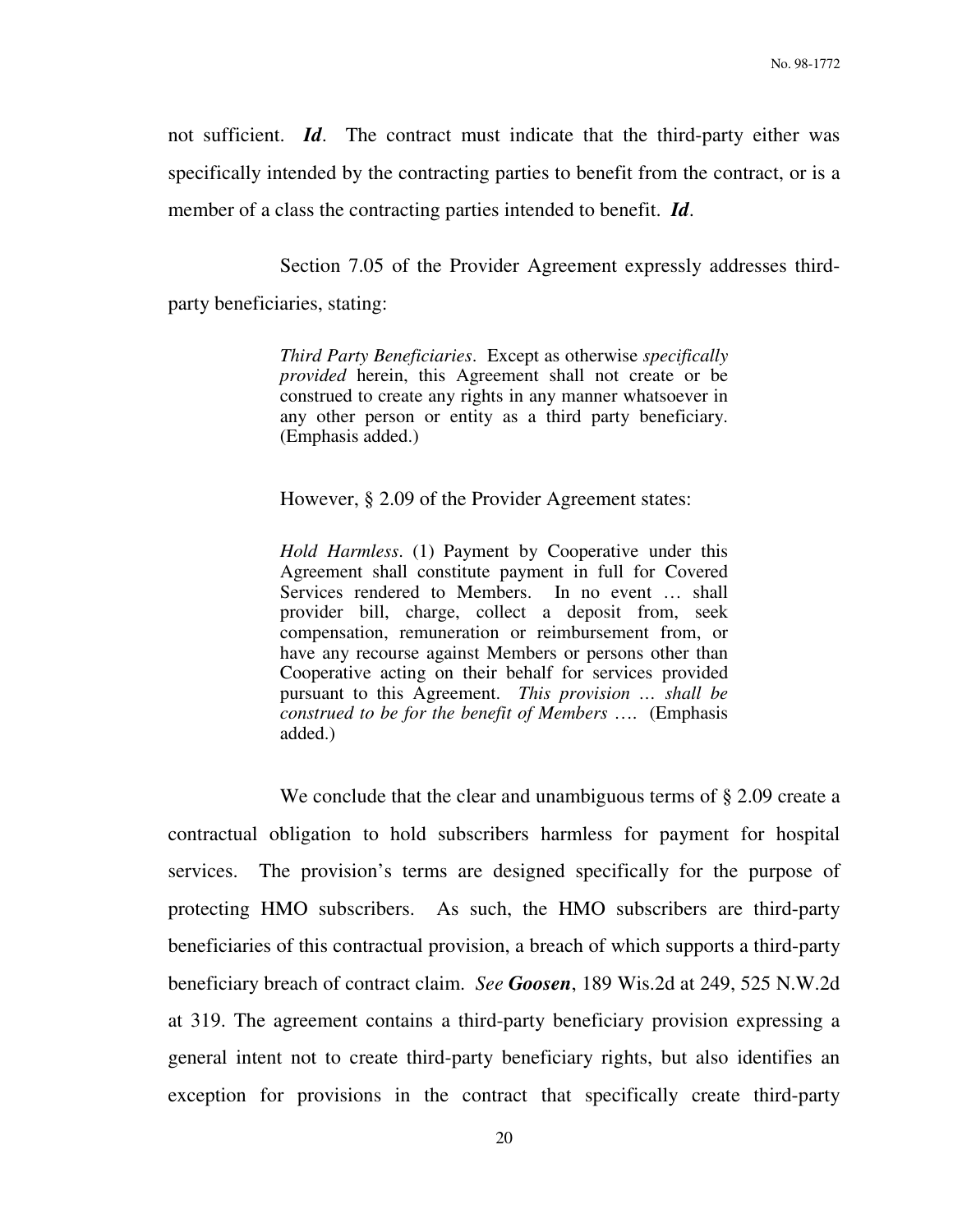beneficiary rights. Here, the hold harmless provision creates third-party beneficiary rights by stating that it shall be construed for the benefit of members. The right to be held harmless is of no benefit to Group Health because it is contractually obligated to pay on the agreed basis for the services the hospital rendered to its subscribers. It is of no benefit to Sacred Heart because the hospital is prohibited from seeking recourse against Group Health subscribers. The beneficiaries of this provision are Group Health subscribers. Accordingly, § 2.09 creates third-party beneficiary rights, which the Dorrs may enforce. Because the trial court's conclusion that the Dorrs were not third-party beneficiaries was error, we reverse its summary judgment dismissing this claim and remand for further proceedings on this claim.<sup>4</sup>

## D. RACKETEERING

 Next, the Dorrs argue that the trial court erred when it dismissed their claim under Wisconsin's Racketeering statutes, §§ 946.82(4) and 946.83, STATS. The Dorrs assert that the hospital's filing of false liens is a violation of § 943.60, STATS., Wisconsin's criminal slander of title statute.<sup>5</sup> The trial court granted summary judgment dismissing this claim concluding that the evidence was insufficient to demonstrate that the hospital acted with the necessary criminal intent at the time they filed the lien.

Section 943.60(1), STATS., states in pertinent part:

 $\overline{a}$ 

<sup>&</sup>lt;sup>4</sup> Because we affirm the trial court's award of contractual damages, it would appear any damages flowing from this claim have already been awarded.

<sup>&</sup>lt;sup>5</sup> Section 943.60, STATS., is one of the enumerated felonies identified in § 946.82(4), STATS.'s definition of "racketeering activity."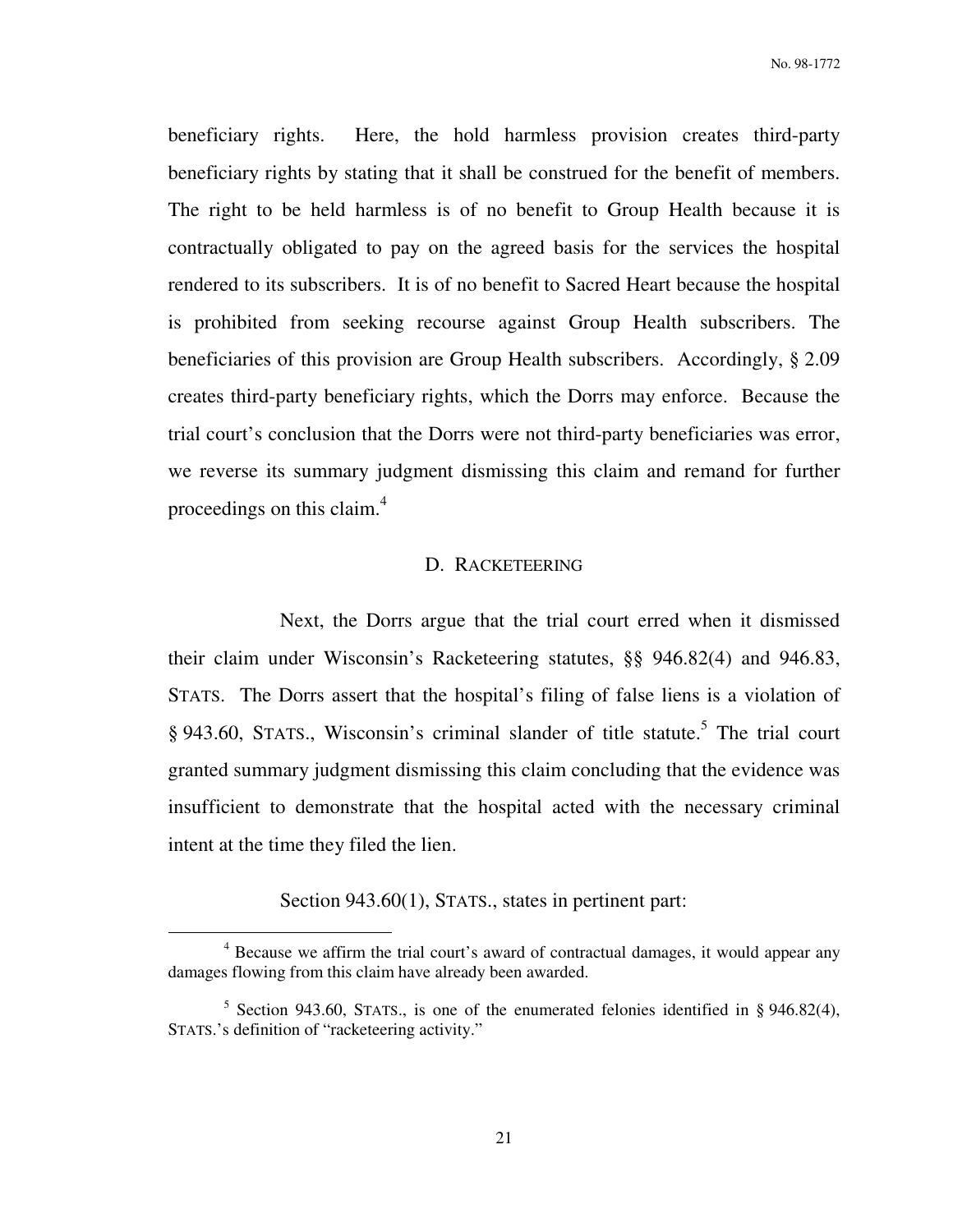Any person who submits for filing, entering or recording any lien, claim of lien … and who knows or should have known that the contents or any part of the contents of the instrument are false, a sham or frivolous, is guilty of a Class D felony.

 One of the statute's elements is knowledge at the time of filing that the document's contents in whole or in part are false, sham or frivolous. *State v. Leist*, 141 Wis.2d 34, 36, 414 N.W.2d 45, 46 (Ct. App. 1987). Because this is a question of fact, it is up to the jury to determine whether under all the circumstances the hospital knew its lien claim was false. *Id*.

 We conclude that the record contains evidence sufficient to raise the inference that Sacred Heart acted with the requisite intent in filing the lien. The record contains evidence that Sacred Heart had filed similar liens against HMO subscribers who were injured in automobile accidents and that the hospital considered the practice of attempting to collect from a patient's personal injury settlement before accepting payment from the HMO as standard in the industry.<sup>6</sup> There is further evidence in the record that the hospital recognized both that the lien represented that the Dorrs owed the debt for hospital services and that the Dorrs were legally immune from collection and owed no debt pursuant to both § 609.91, STATS., and the Provider Agreement. One hospital employee testified that by filing the lien, the hospital was claiming the insurance settlement as collateral in the event the Dorrs did not pay the bill and that if they wanted to own the settlement free and clear, the only way to remove the lien was to pay the bill

 $\overline{a}$ 

<sup>&</sup>lt;sup>6</sup> The trial court found that Sacred Heart has filed similar liens on more than three occasions since January 1, 1990, thus satisfying the predicate pattern of racketeering activity under § 946.82(3), STATS., defining a pattern of racketeering activity as "engaging in at least 3 incidents of racketeering activity of the same or similar intents …."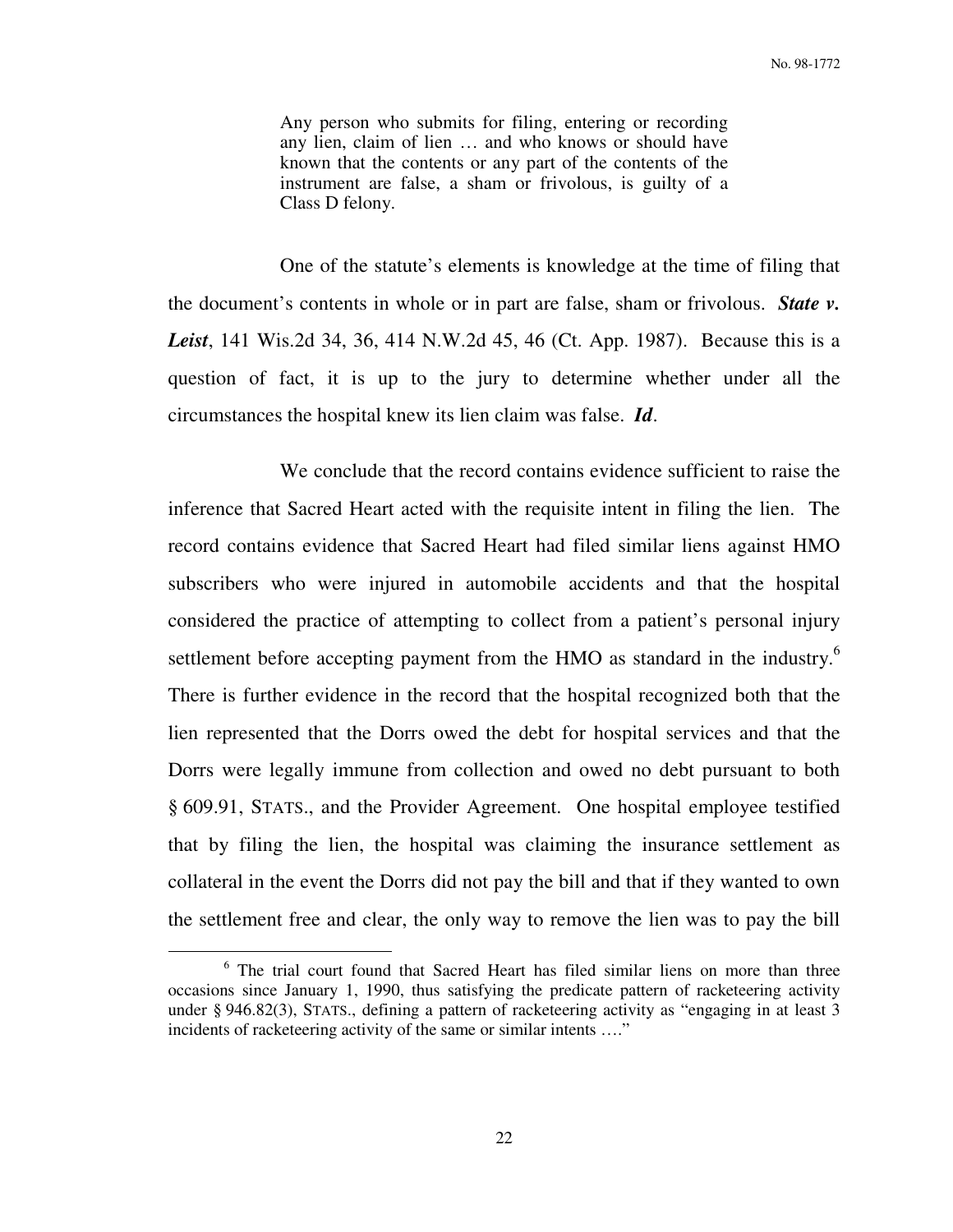even though the hospital recognized the Dorrs did not owe the bill. This record is sufficient to permit a jury to conclude that the hospital filed similar liens knowing that the content of the liens was false and thus infer the requisite state of mind for criminal slander of title and to apply Wisconsin's Racketeering statute to the hospital's conduct.

 Summary judgment should not be granted when the resolution of a dispositive issue depends on state of mind. *Gouger v. Hardtke*, 167 Wis.2d 504, 517, 482 N.W.2d 84, 90 (1992); *see also Lecus v. American Mut. Ins. Co.*, 81 Wis.2d 183, 190, 260 N.W.2d 241, 244 (1977) (the issue of intent, generally, is not one that can properly be decided on a summary judgment motion). Therefore, we conclude it was error for the trial court to dismiss this claim on summary judgment, and we reverse and remand this claim for trial.

### E. PUNITIVE DAMAGES

 Finally, the Dorrs contend the trial court erred when it dismissed their claim for punitive damages under Section 895.85(3), STATS., which provides:

> The plaintiff may receive punitive damages if evidence is submitted showing that the defendant acted maliciously toward the plaintiff or in an intentional disregard of the rights of the plaintiff.

 Before the question of punitive damages in tort actions can properly be submitted to a jury, the circuit court must determine as a matter of law that the evidence will support an award of punitive damages. *Jacque v. Steenberg Homes, Inc.*, 209 Wis.2d 605, 614, 563 N.W.2d 154, 158 (1997).

 The trial court dismissed the Dorrs' claim for punitive damages stating: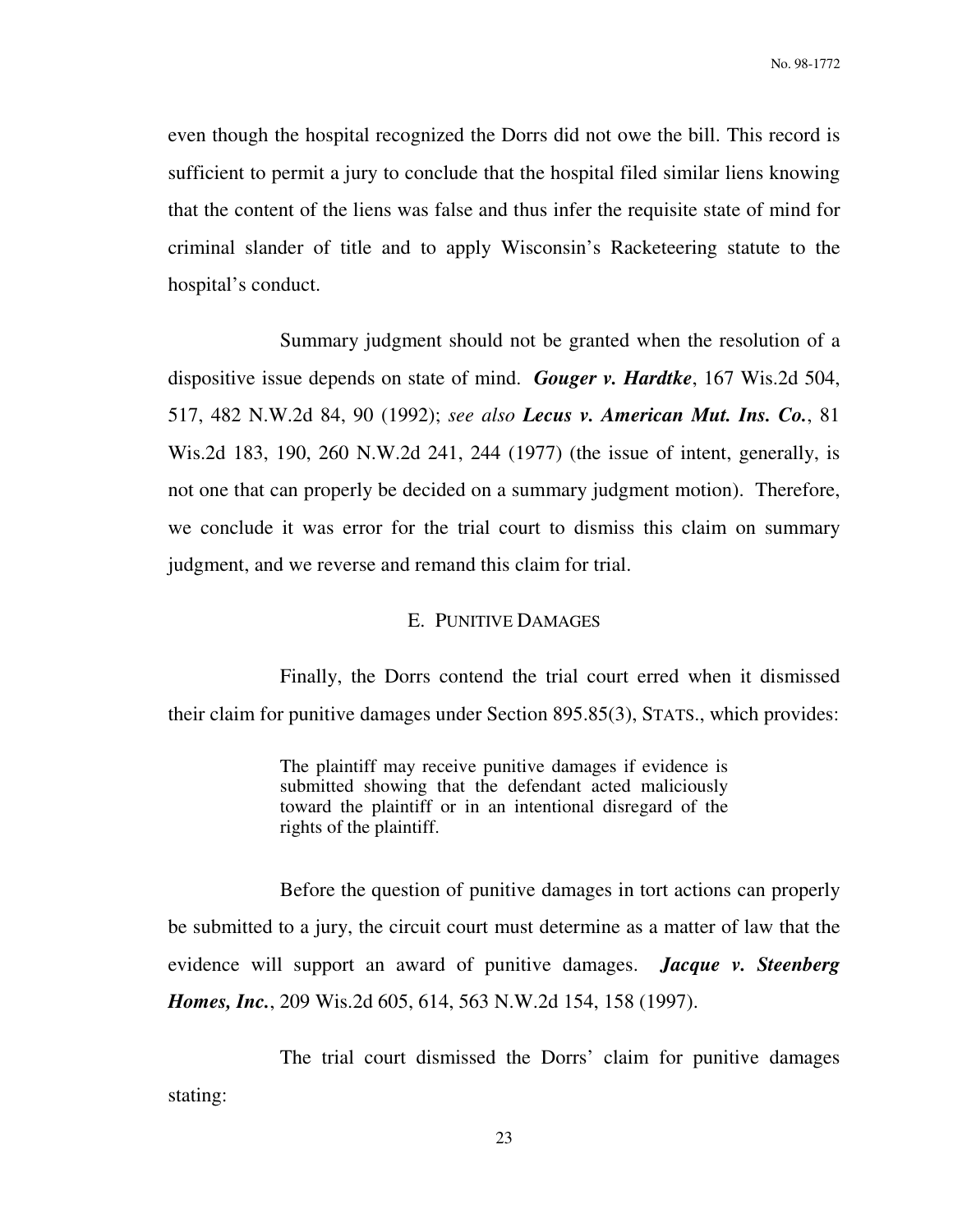That the defendant, in relying upon the language of § 779.80 Wis. Stats., [hospital lien statute] has not demonstrated conduct which would warrant the imposition of punitive damages. Further, that while the Hospital was not authorized to file a Hospital Lien because of the statutory provisions and contract language previously cited, its action in doing so was not wilful, wanton, or egregious conduct which the Court, as a matter of law, would consider to be punitive in nature.

That the Court makes similar findings regarding punitive damages of all three causes of action, conversion, tortious interference with contract, and unfair debt collection practices.

 To determine whether as a matter of law the question of punitive damages should have been submitted to the jury, we review the record de novo. *Id.* A plaintiff's entitlement to punitive damages rests on proof of maliciousness or of an intentional disregard of plaintiff's rights. Section 895.85(3), STATS.

 Upon our review of the record, we conclude that there is ample evidence to raise a jury question whether Sacred Heart acted with intentional disregard for the Dorrs' rights. Hospital employees acknowledged that the Dorrs, as HMO enrollees, were immune from payment to the hospital under § 609.91, STATS., and the Provider Agreement. Nevertheless, pursuant to hospital policy, the hospital's first course of action when there is an accident is to collect the patient's claim from the tortfeasor's liability carrier rather than bill the patient's HMO. The record reflects that the Dorrs and their attorney requested that the hospital drop the lien, yet the hospital refused and would not submit its bill to Group Health for payment as agreed in the Provider Agreement. Hospital employees testified that the reason for filing the lien was to protect the hospital from nonpayment even though the hospital was assured payment from the HMO. The record also contains evidence the hospital filed liens despite a patient's HMO coverage because the hospital recognized it could collect more money from the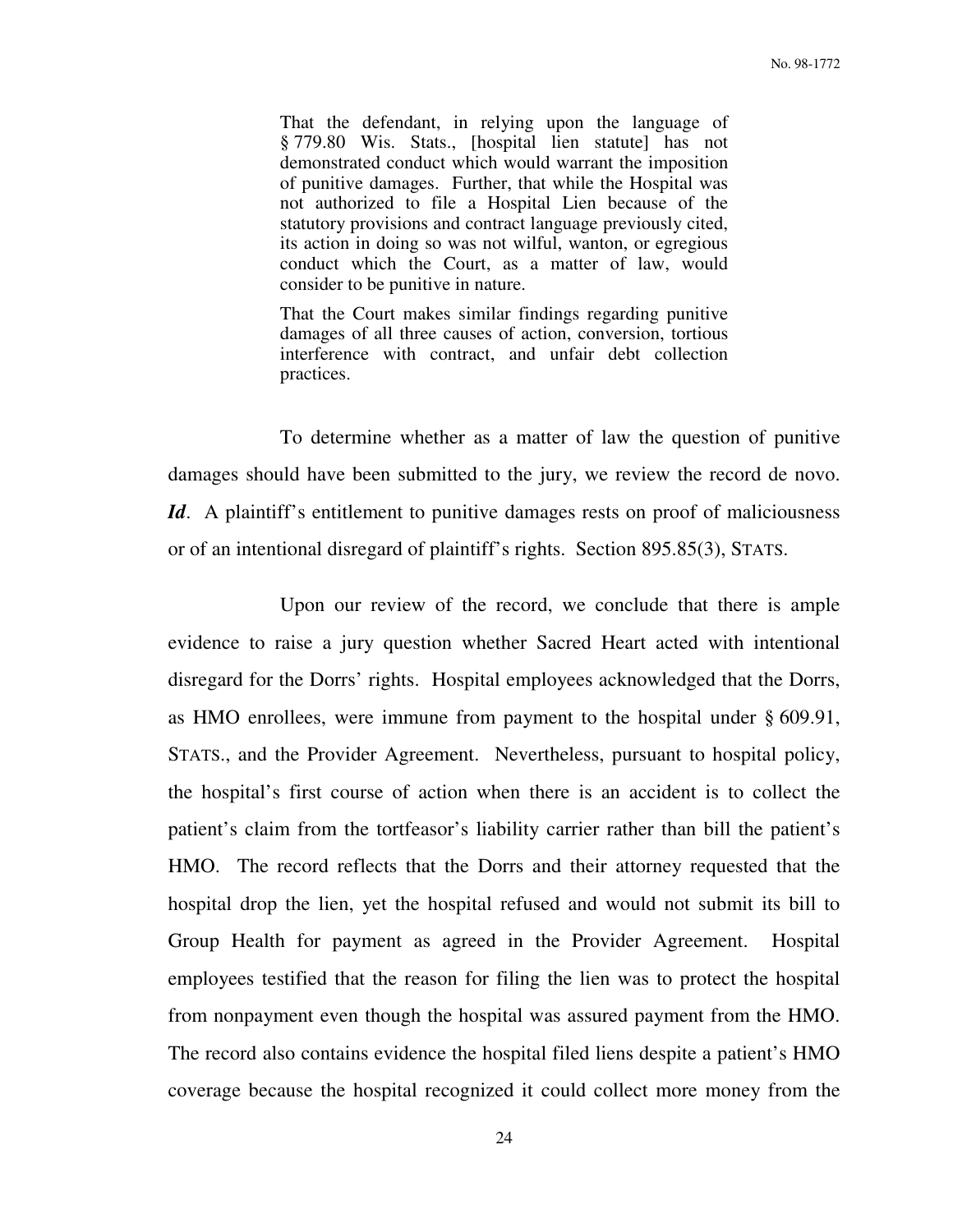liability carrier and that filing the lien was purely a ploy to try to get as much money as possible. Because there are sufficient credible facts to allow a jury to find that Sacred Heart acted with intentional disregard for the Dorrs' rights, we conclude the trial court erred when it dismissed the Dorrs' claim for punitive damages. We reverse and remand this claim for further proceedings to evaluate the nature of the hospital's conduct.

## **III. SACRED HEART'S CROSS-APPEAL**

 We now turn to the causes of action which Sacred Heart crossappeals.

### A. CONVERSION

 The Dorrs claimed that the hospital's encumbrance of the insurance proceeds acted as a conversion of their rights to this money. The trial court awarded summary judgment to the Dorrs and the hospital cross-appealed on this claim. The hospital agrees that the Dorrs may properly assert this claim if the hospital was without authority to utilize the hospital lien statute.

 While initially questioning the nature of title and ownership to the property in question, the hospital now concedes that a conversion lies if, as we have decided, the hospital was without authority to encumber the insurance proceeds by utilizing the hospital lien statute. Therefore, we affirm the trial court's summary judgment in the Dorrs' favor on the conversion claim.

B. TORTIOUS INTERFERENCE WITH CONTRACT BETWEEN DORRS AND GROUP HEALTH

 The Dorrs assert that Sacred Heart tortiously interfered with their contract with Group Health. Under that health insurance contract, Group Health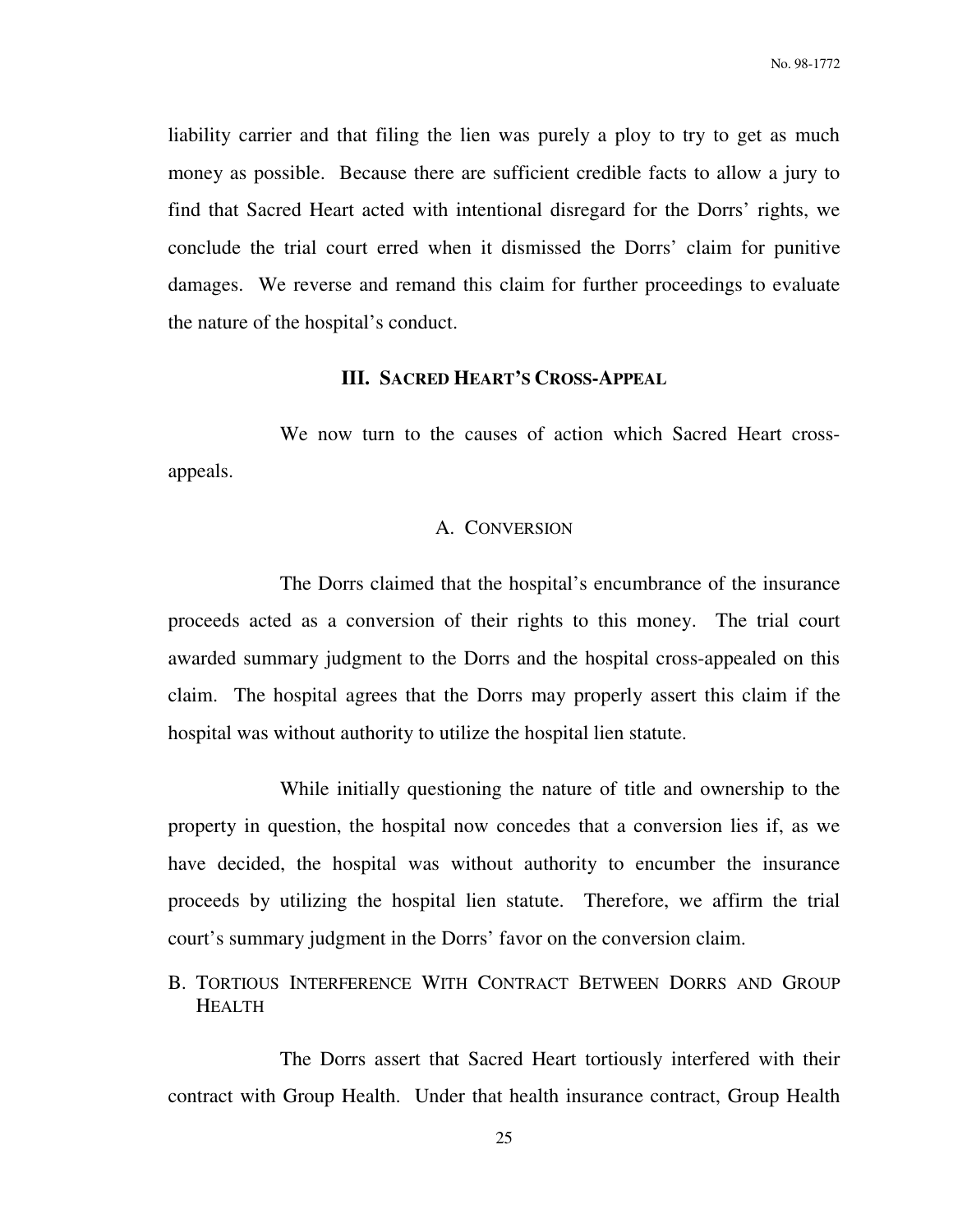No. 98-1772

agreed to pay for all services the hospital provided to Beverly. The Dorrs claim that the hospital has precluded Group Health from fulfilling this contractual obligation by refusing to submit its bill to Group Health for payment. The trial court granted summary judgment in the Dorrs' favor, concluding that there were no disputed issues of material fact as to the elements of this claim. The hospital cross-appealed the judgment on this claim.

 The elements of tortious interference with a contract are: (1) the plaintiff had a contract or prospective contractual relationship with a third party; (2) the defendant interfered with the relationship; (3) the interference was intentional; (4) a causal connection exists between the interference and the damages; and (5) the defendant was not justified or privileged to interfere. *Cudd v. Crownhart*, 122 Wis.2d 656, 659-60, 364 N.W.2d 158, 160 (Ct. App. 1985). To have the requisite intent, the defendant must act with a purpose to interfere with the contract. *Id*. Liability will only be found when the actor "knew that the interference was 'certain, or substantially certain, to occur.' " *Augustine v. Anti-Defamation League of B'nai B'rith*, 75 Wis.2d 207, 220-21, 249 N.W.2d 547, 554 (1977) (quoted source omitted).

 We conclude that the trial court properly found Sacred Heart liable for tortious interference with Group Health's contract to provide medical services to the Dorrs. It is undisputed that Group Health is contractually obligated to provide full benefit hospitalization and medical services to the Dorrs. Group Health cannot fulfill this obligation if Sacred Heart fails to send Group Health its bill. Sacred Heart concedes that it failed to submit its bill to Group Health, knowing that Group Health could not then fulfill its contractual responsibilities to the Dorrs, because it did not want the reduced per diem payment from Group Health. Instead, Sacred Heart sought to pursue a larger claim by filing the hospital